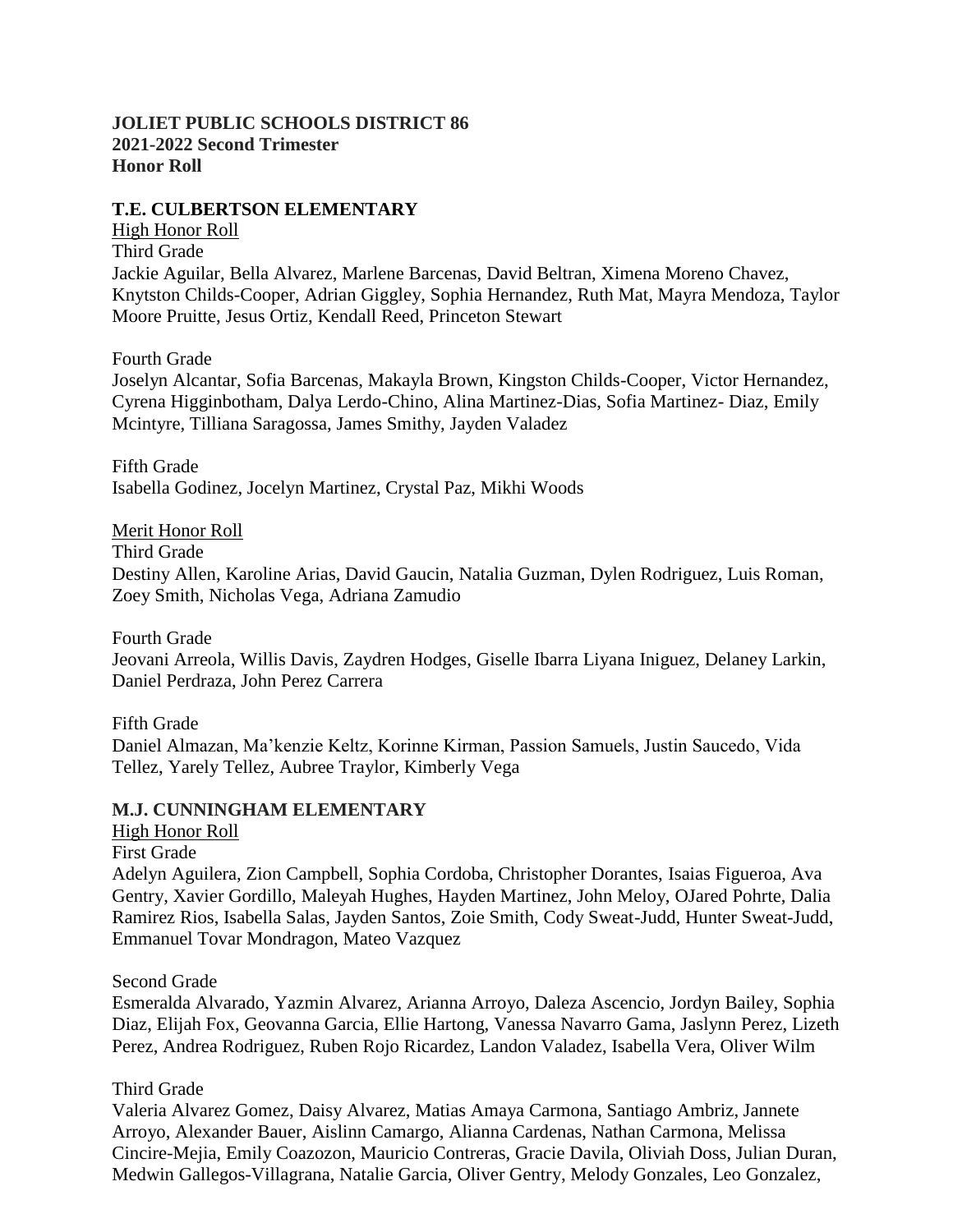Lenny Gutierrez Cervantes, Morgan Haven, Elvira Hopper, Vicdaly Jimenez, Roman Johnson, Shiloh Johnson, Zaiya Jordan, Mateo Martin-Rubio, Francisco Martinez-Trejo, Brennan Martinez, Javari McCullum, Omar Medina Rodriguez, Raphael Medina, Michael Meloy, Christopher Miranda, Willow Molloy, Elliot Mondragon, Yovanni Munoz, Alesiram Padilla Huerta, Luis Palmerin, Jesus Pantoja Mesinas, Yaritza Perez, Sophia Pinero, Jessica Quintero-Gamboa, Brian Quintero, Alexis Reyes Mendoza, Jiovanny Solis, Jayden Tena, Ashley Vasquez Sanchez, Isabella Vazquez, Violet Velasquez Quiel, William Watkins, Liliana Zamudio, Lyonel Zamudio

#### Fourth Grade

Zahid Aguirre Jimenez, Brian Angel, Leonel Arjon, Rosidalmy Azcona Ventura, Karla Badillo, Zakaria Belasri, Serenity Bohringer, Christian Booker, Hector Castellanos-Palacios, Kristian Clayton, Monserrat Cordoba, Andrea Cruz, Emmanuel Curiel Palma, Andres Diaz, Nathalie Diaz, Anngy Felipe Silva, Santiago Figueroa, Evelyn Gaitan-Herrera, Andres Garcia, Yesly Genis, Amy Godinez, Kayla Gomez, Deneli Gonzales, Lorenzo Gonzalez, Sean Jackson, Dezmond Jones, Linda Ledezman, Carley Lopez, Yatzil Lopez, Jesse McCormick, Mayte Melecio-Hernandez, Iker Mendoza, Atala Montoya, Angel Morales, Myranda Ochoa, Anthony Pena, Madelynn Perez, Oscar Plata, Julian Pohrte, Anthony Revelez, Alvany Reyes, Aramza Rodriguez Mendez, Abie Rojo-Gutierrez, Valentina Salinas Orozco, Sophia Schultz, Bianca Vargas, Guillermo Vazquez, Eliza Velazquez, Abram Zavala Nino, Mona Ziadeh

### Fifth Grade

Jarely Aquino-Macias, Alfredo Chavez-Cazares, Iker Flores, Danna Galvan, Diego Garcia, Maria Gonzalez Garcia, Danitza Gonzalez, McKenzie Harwell, Marshal Haven, Keisha Jasso, Evelynn Lannan, Vanity Matthews, Sofia Morataya Mencos, Korina Moreno, Alexa Munoz-Rubio, Natalie Pantoja, Joshua Quintero, Angel Ramos-Martinez, Camila Salazar, Lyhric Simpson, Alex Tellez, Jennifer Vazquez-Sanchez, Samantha Velazquez, Leo Zafra, Alexander Zamudio Guzman

# Honor Roll

#### First Grade

Johann Aguirre Jimenez, Abriana Andorf, Adam Bauer, Jaylen Booker, Lukas Cargle, Brooklynn Carlson, Allison Cincire-Mejia, Elias Diaz, Adian Franchini, Marlin Garcia Sanchez, Bentley Garcia, Anna Licona, Romeo Morgan, Nathan Ramires, Nathan Reyes, Alfonso Rios, Peyton Williams

#### Second Grade

Marcel Aguirre, Fernando Amaya Carrasco, Chimaya Boss-Hall, Sofia Cerrillo, Damoni Fox, Ian Franchini, Andy Gutierrez, Kate Gutierrez, Emily Guzman Centeno, Benjamin Hernandez, Noah Mendoza, Delilah Rodriguez, Esmeralda Rodriguez, Matthew Rojas, Julissa Tena, Jonathan Vaca Castaneda, Johnathan Vazquez

#### Third Grade

Camila Arroyo Martinez, Elainah Bryant, Lisbeth Mariany Carrillo-Juarez, Kevin Chavez, Anton Donners, Violet Fraher, Jocelyn Fuentes, Favian Gutierrez, Sergio Gutierrez, Taliah Hicks, Emily Licona, Hamlet Molina Burgos, Leonardo Ochoa, Pablo Pineda, Luisce Ramirez-Padilla, Esmeralda Salazar-Ruvalcaba, Valeria Sandoval Enamorado, Stephanie Soria, Andrea Tellez, Mayzi Thacker, Daniel Varela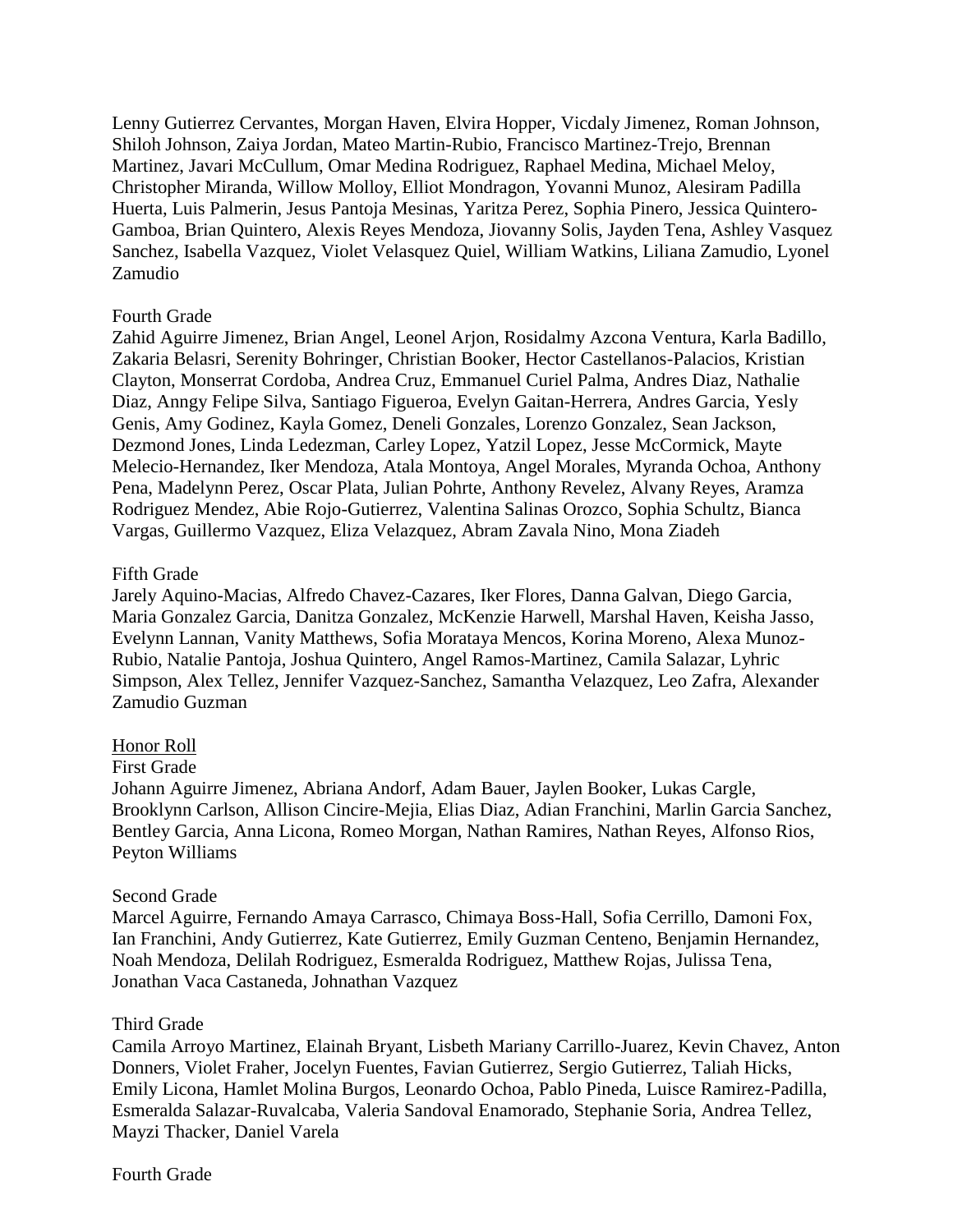Cristal Alcantar, Kentrell Boss-Hall, Sophia Carranza Valencia, Marcos Cervantes, Kevin Garduno, Matthew Gonzalez, Dario Guzman, Xayvier Haynes, Alyssa Hernandez, Ximena Jacobo, Anthony Lujano, Daniella Marquez, Sophie Martinez, Isai Mendoza, Aubrey Mills, Valery Moreno Zapateiro, Dayanna Munoz Rubio, Adam Owen, Elizabeth Patino, Jakarie Redmond, Nayeli Rojas, Josiah Santos, Emily Zavala

#### Fifth Grade

Niana Andorf, Sarahi Burgos, Leilani Calvillo, Brandon Cisneros Garcia, Yared Contreras, Naomy Cruz-Mendez, Emma Garcia, Camila Hernandez, Cristopher Hernandez, Damien Hernandez, Ayden Houy, Brianna Inchaurriga, Kaitlyn Lopez, Alexa Mendoza Serrano, Sebastian Morales-Jimenez, Anabelle Munoz, Diego Rangel, Alan Salinas, Amy Serrano, Margaret Szumski

### **DIRKSEN JUNIOR HIGH**

#### High Honor Roll

### Sixth Grade

Jizelle Alcantar, Jayden Baker, Christopher Banda, Zuleyka Barron, Roiatti Botendu, Jax Bryant, La'Taurus Burnett, Cristian Camargo, Fernanda Campos, Nehemiah Emmanuel Canete, Miranda Casillas, Jocelyn Cepeda, Robert Chavez, Alondra Chavez Vega, Brandon Dawson, Eduardo Delgado Valente, Daniel Diaz, Anna Diaz Mejia, Amiyah Edwards, Delilah Edwards, Tristian Ellis, Armani Fox, Alexander Garcia, Fernando Gonzalez, Frida Gonzalez Garcia, Giselle Harper, Jasper Harper, Alexis Hernandez Rosales, Layla Herrington, Suzuna Hosey, Javian Jaramillo, Amir Jefferies, Talon Johnson, Sadayia Jones, Chase Kacynski, Jaiden Lemke, Diego Lopez, Antonio Maiden, Maria Mascote, Isabella Mauricio, Meadow McMahon, Camila Melero, Vivyana Meyers, Angelo Montenegro, Saraiah Moore, Jocelyn Morales, Aaliyah Nava, Jimena Nava, Raul Nolasco, Maria Noriega, Isiah Olbera, Sophia Ortiz, Timera Perteet, Jordynn Poke, Matthew Ramirez, Francisco Robles, Layla Rodriguez, Melanie Rodriguez, Nakeima Rodriguez, Osvaldo Rodriguez, Yaretzi Rodriguez, Bre'Nya Shaw, Alexi Slussar, Juliana Solis, Amy Tavares-Martinez, Melani Tua Link, Amiya Ulmer, Karely Vargas, Damarion Veasy, Saniyah Walker, Robert Wonnell, Alycea Young, Lezleah Zacarias, Eiliseo Zamudio

#### Seventh Grade

Emily Acosta Galvan, Alexander Aguilar, Sophia Avila, Jocelyn Bacino-Escareno, Marcos Bedolla, Adam Biesemeyer, Tamera Blalock, Edward Casillas, Adelina Cepeda, Adriana Chavez Vega, Jayden Chilaca, Amber Cisneros, Cristian Cornejo, Silvino Cuevas, Sophia Fajardo, River Fletcher, Kimberly Garcia, Jaslynn Hawkins, Xavier Lenoir, Tyler Levine, Ximena Lopez, Axel Loyola, Gaven Miranda, Yoselin Monroy, Eduardo Morales, Joana Munoz, Kamari Nichols, Ethan Payton, Karlo Pena Trejo, Sawyer Rickerd, Shantal Rivera, Jayden Ross, Keyli Ruiz, Valerie Ruiz Flores, Jake Sanchez, Lucas Seabolt, April Vaksdal, Isaiah Velasquez, Maye Villagomez, Yaira Villanueva, Diego Villasenor-Buitron, Katriel Walters, Kenyon Washington, Leslie Weekly, Alijah Weems, Andrew Wetsell, Christian Williams, Ignacio Zacarias, Amy Zarate, Amia Zavala, Gissel Zavala

#### Eighth Grade

Angela Beatriz, Emma Becker, Giovanni Buchelly, Christian Cardenas, Mia Cardenas, Stephanie Cruz, Mayrin Diaz, Mia Diaz, Jaylah Dillon, Alex Dominguez, Isaac Dominguez Gutierrez, Montserrat Gabriel Aguilera, ShyAwnna Green, Daisy Guardiola, Yeilian Guerrero, Alexis Guzman, Luis Guzman, Kathleen Hernandez, Aaliyah Hudson, Ozziel Lara, Mason Lipuma, Omar Lopez, Daniela Macias, Jowel Maldonado, Melina Martinez, Aiden Mendoza, Lorenzo Oquendo, Martin Padilla, Diya Patel, Byanca Perez, Austin Robinson, Katherine Romo, Alan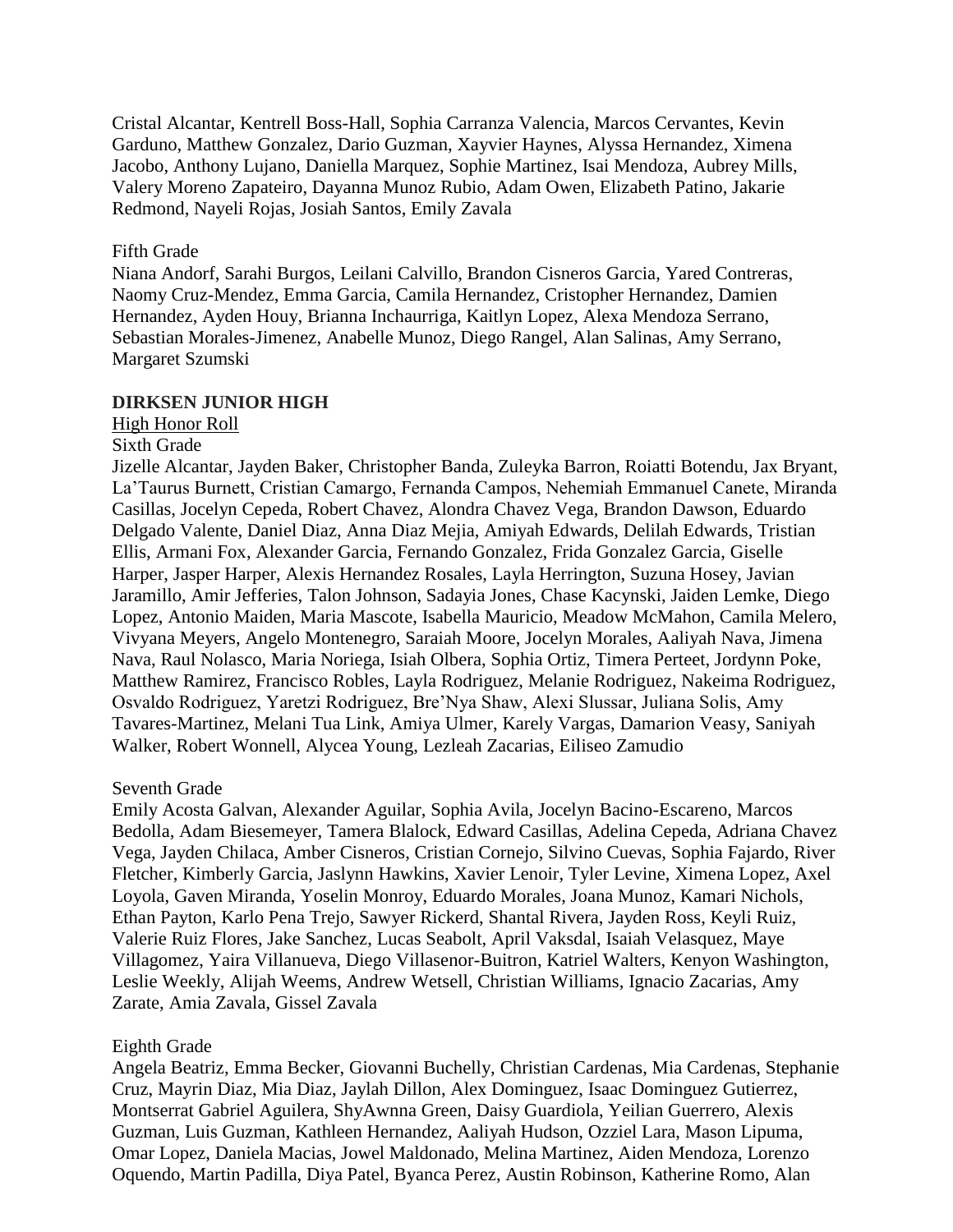Salas, Marjorie Llonores Santos, Laura Segura, Torrionna Smith, Ajaj Thomas, Jazmin Trujillo, Chloe VanNess, Hayley Vazquez, Makinsey Whitemore

#### Honor Roll

### Sixth Grade

Jesus Ambros, Melissa Arreguin, Ciara Barnes, Ricky Bedolla, Antuonne Belk, Ja Naya Buchanan, Brandon Carbajal, Helena Clark, Yoselin Corona, Yanitza Cruz, Brandon Dahleiden, Israel Davis, Makayla Deininger, Amy Diaz-Ramirez, Cheyenne Drapak-Legg, Axel Duenez, Kusaie Eid, Lyla Eschbach, Travis Frantz, Arath Garcia, Julian Garcia, Laisha Garcia de Jesus, Brent Gayton, Isaiah Gipson, Giselle Gomez, Victor Guzman, Brooklynn Hayes, Mariah Hernandez, Benjamin Howard, Joseph Hudson, Yalayah Jackson, Valeria Jimenez Vargas, Jamar Johnson, Jeremiah Johnson, Jordan Jones, Oonusty Martin, Isabella Martinez, Maria Martinez Ballesteros, Elijah McCullum, Emery Morales Toscano, Keshawn Newell, Francisco Ortiz, Jay'Vion Pinnick, Jah'kiyah Poynter, Yanely Real, De'Andre Redmond, Dahlila Rodriguez, Allysson Ruiz urias, Sebastian Segura, Davion Spearman, Kah'lasha Streeter-Wash, Mason Urbasek, Jocelyne Valencia, Vincent Velasquez, Shamara Watkins, Tonia Weedman, Mariah Wicks, Jeffrey Woods

#### Seventh Grade

Jazlene Alcantar, Giselle Alcaraz, Marlaija Alexander, Mario Azamar Cardenas, Evelyn Barragan Martinez, Annaliese Bluth, Justin Bradford, Darinka Cabral, Melanie Chavez Guerra, Xavier Clinton, My'Son Davis, Tyler Deininger, Ahmad Eid, Josef Esteban Damian, Jmoni Fleming-Plane, Elizabeth Garcia, Jordan Gipson, Jackquel Gonzalez, Maia James, Jamya Johnson, Marie Killeen, Jamirah Lemon, Isac Lozano, Alexander Martinez, Karyna Martinez, Mariana Martinez, Julian Mcbride, Janyla McGee, Alaya Mitchell, Laron Mitchell, Riley Moon, Ruben Moreno, Haillie Nance, Alana Pena, Evelyne Perez-Bedolla, Christian Razo, Christopher Riley, Cynthia Rojas, Natalia Rojas, Danajia Samuels, Da'nae Smith, Damiyjah Spearman, Michael Stokes, RiHanna Stokes, Delante Stribling, Julio Toledo Lopez, Cristian Trujillo, Myasia White, Madison Wingerter

#### Eighth Grade

Maximiliano Alvarez, Diana Arenas-Salas, Laylah Bedolla, Anysha Berry, Jorge Bonilla, Ruben Bonilla, Aiyana Brazier, Diana Carmona, Alonso Carranza Molina, Brooklynn Conway, Tania Dawson, Christopher Diehl, Jamari Finch, Vennus Garcia, Luis Garnica, Christopher Gonzalez, NaJae Greene, Angel Guevara, Angel Hernandez, Nicholas Hicks, Kaleb Hunter, Evelin Jimenez, Jalen Johnson, Izabella Lara, Seianna Lozano, Lawson Luangsomkham, Jessica Martinez, Kayla Martinez, Roman Martinez, Enajae McDaniel, Daniela Moreno, Jada Parks, Timea Perteet, Camila Ruiz, Amurabi Salazar, Delilah Santiago, Kevin Santiago, Alma Silva-Davis, Amirah Smith, Jaimy Solorzano, Zackery Strauss, Aaryn Thompson, Amanda Thorn, Adolfo Vargas, Joanea Weathington, Ella Woolcock

#### **EISENHOWER ACADEMY**

High Honor Roll

#### Third Grade

Elijah Abrams, Avery Adler, Karla Bautista, Jenesis Brooks, Dasia Charp, Madison Chase, Ella Chinderle, Juan Donoso Rivera, Ariel Garcia, Savannah Garcia, Emanuel Greene, Arely Gutierrez, Jayden Guzman, Kaleb Hartley, Henry Jensen, Alexander Kourtidis, Jonathan Landeros, William Leonard, Kristopher Levine, Kayleigh Martin, Valerie Mejia, Emma Millette-Swan, Kimberly Mora, Adam Ortiz, Alexa Padilla, Noah Palacios Izquierdo, Israel Rosario,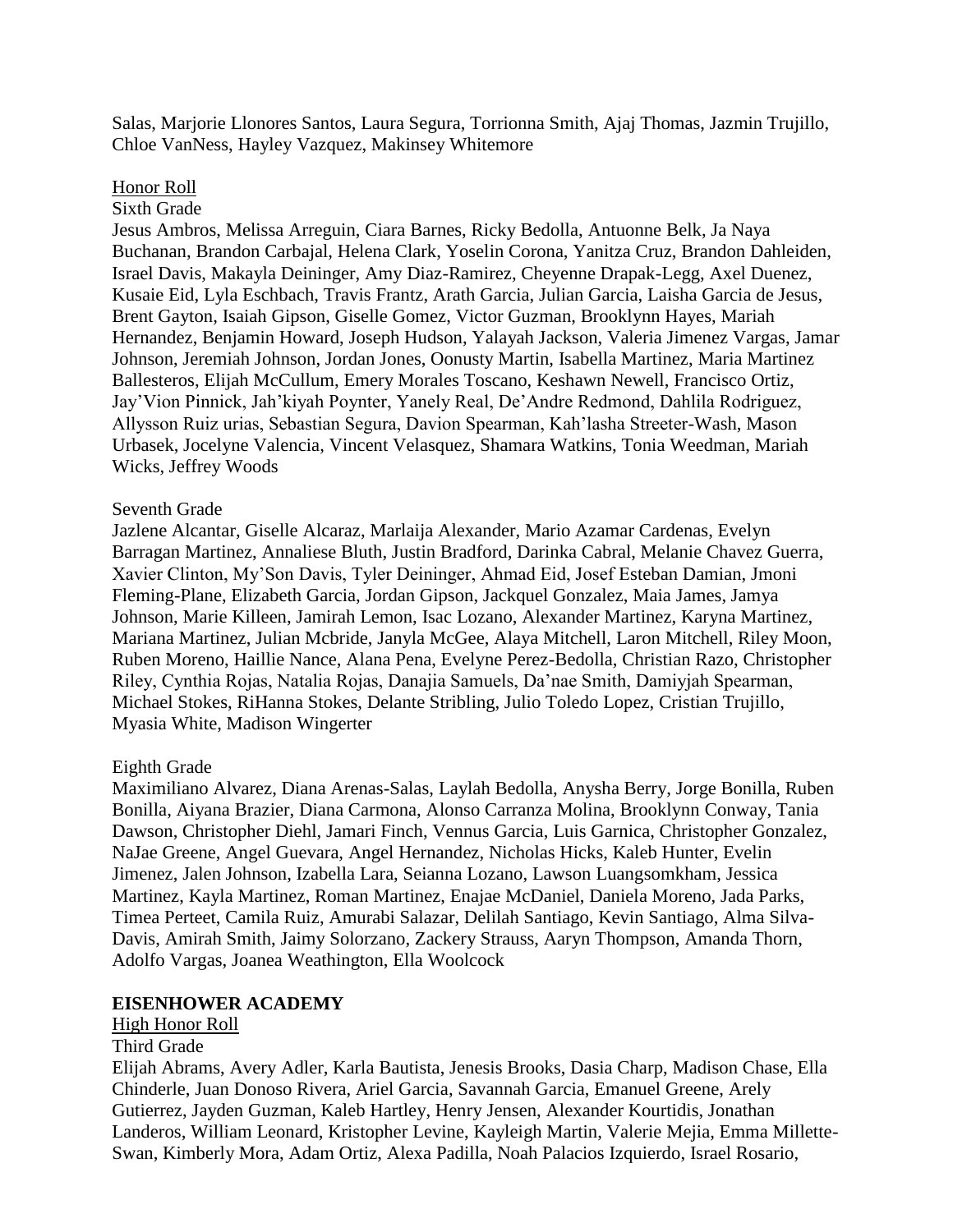Lionel Salazar, Giselle San Juan, Charlotte Scovel, Major Simmons, Paul Summers, Eleanor Torres, Eruviel Ulloa

### Fourth Grade

Zoie Adler, Eduardo Andres, Willow Bahlmann, Liliana Balderas, Jackeline Barba, Kason Bluth, Harmony Campbell, Stella Carpio, Diyala Eid, Emily Feit, Ivan Gonzalez, Knox Hazdra, Maci Helenhouse, Emily Hill, E'Niyah Hill, Maxwell Humann, Claudia James, Atom Jones, Mason Justice, Olivia Kapellas, April Likovic, Diyanira Lozano, Alexander Mora, Vanessa Morales, Stella Nawrot, Marlene Ontiveros, Isabella Padilla, Lucie Peddycoart, Juliana Ramirez, Rubi Rodriguez, James Smith, Morgan Thomas, Adelyn Urbanczyk, Liliana Vera, Esteban Villanueva, Leigha Winfield, Anastasia Winkle, Julia Yanchick

# Fifth Grade

Adriel Aguilar, Fernanda Ambriz, Jada Brown, Angel Cortez, Samantha Del Rio, Genessis Diaz, Layth Eid, Jayla Finch, Jared Juarez, Isla Koplinski, Isaac Leonard, Carolina Liceaga, Venus Lopez Hermosillo, Saralyn Merritt, Cayleigh Moore, Isaly Rivera, Bella Semplinski, Anthony Siracusa, Camila Zavala, Isaac Zavala

Honor Roll Third Grade Victoria Gonzalez, Evan Lopez, Brooklyn Porter, Dakari Smith, Isabella Torres, Olivia Watson

Fourth Grade Rafael Avila, Julian Contreras, Leilani Flores, Liam Hill, Noelani Rodriguez, Hailey Winbun

Fifth Grade

Maritza Bautista, Stephanie Butler, Connor Chamblee, Tessa Cole, Rebecca Conley, Vivianna Durham, Aaliyah Gates, Alexander Ramirez, Mary Alice Rose, Yaitza Sandoval, Nasir Al Din Smith, Solomon Standfield

# **FARRAGUT ELEMENTARY**

High Honor Roll

Third Grade

Makyla Fareed, Raedel Figueroa, Eliza Flores, Dy'Laun Holmes, Jocelyn Lipuma, Marcelo Maldonado, Eli Mau, Cedric McKinzy, Nathaly Ortiz, Eliant Palacios, Montgomery Sawyer, Myah Sawyer, Sarahy Rojas Siqueira, Lashae Abdullah Taylor, Mariso Lopez Valdez, Destini Wardell, Caleigh Wheeler

Fourth Grade

Rebecca Cortez, Vincent Findlay, Bruno Garcia, Laionna Morgan, Rachel Ochoa, Yamilett Ortiz, Isabella Reyes, Jerry Robinson, Maurice Terry, Lyric Toste, Camila Zamudio, Jissell Zavala

# Fifth Grade

Jayden Adams, Jaden Andrade, Edwin Beatriz, Alexander Contreras, Tamyah Dean, Neveah Diaz, Alivia Escareno, Dante Godina, Arora Gurley, Belle Gurley, Alexander Guzman, Esmeralda Hernandez, James Johnson, Diane King, Angel Luciano, Ny'onna Lucky, Destiny Meza, Sophia Munoz, Jayden Danaher Nelson, Lesly Linares Neri, Mario Orozco, Darnasia Parrish, Julian Lopez Perez, Adalina Quiroz, Valerie Recendez, Kevin Lata Saenz, Carlos Jank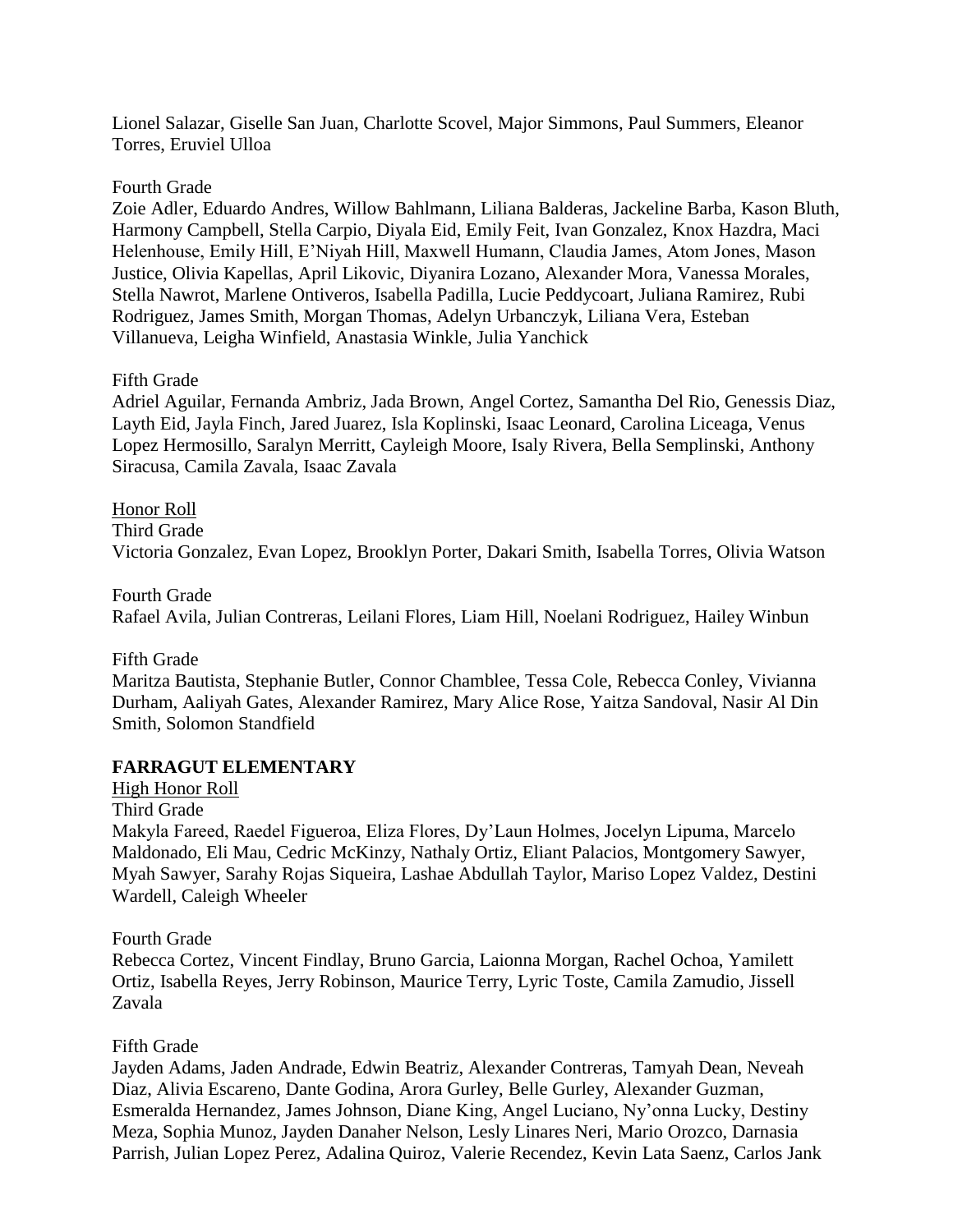Sanchez, Rylan Sepper, Jalen Smith, Michael Tate, Stephanie Marin Torres, Camila Valadez, Israel Valencia, Chloe Wilm

#### Honor Roll

Third Grade

Dominick Conejo, Danyeli Escobedo Cruz, Jordan Dawson, Abel DeNieuwe, Caylee Dennis, Tae'Shawn Gordon, Kaiden Gray, Caydens Gurley, Camila Hernandez, Briana Ibarra, Joseph Lagos, James Lopez, Sarai McIntyre, Robert Ortega, Charles Price, Giovanni Udave Quiroz, Zariah Robinson, Tamir Rodgers, Emilio Sandoval

#### Fourth Grade

Juan Cornejo, Satzuki Escobedo, Janelle Figueroa, Daniela Reyes Florero, Kevin Jimenez, Mark Johnson, Ayoni Lanier, Ayanni Lopez, Esmee Lopez, Drake Maybury, Aliyiah Medeiros, Jayvon Robinson, Ashlynn Ventura, Jaden Wallace, Pailah Washington, Imani Williams

#### Fifth Grade

Jeremiah Cooper, Noelia Lopez, Cameron Morris, Yiannis Boyle Sakitjakis, Eli Sawyer, Michael Taylor

### **GOMPERS JUNIOR HIGH**

#### High Honor Roll

### Sixth Grade

Johan Aguilera, Alejandra Aguirre, Shaila Aguirre, Perla Alarcon, Alanis Ballin, Savannah Cambron, Dyarrei Caruth, Brissa Cerrillo, Yareli Cervantes, Aurora Cisneros Guzman, Charleigh Coley, Maximiliano Cortez, Isaac Diaz, Madelyn Diaz, Sofia Duran, Brianna Esquivel Pacindo, Peter Flores Benitez, Destini Gonzalez, Mildred Gutierrez, Camila Gutierrez, Saray Hernandez, Estefany Lara Rojas, Xavier Leon Hernandez, Manuel Lopez, Norma Lopez Cabrera, Julian Manzo, Fabian Martinez, Christopher Mejia, Naomy Mendoza, Mariana Mendoza Ramirez, Amy Miranda Reyes, Nayeli Moran, Kevin Murillo, Eduardo Nunez, Miranda Palmerin, Rut Palmerin Alvarado, Anthony Patino, Giselle Paz Flores, Joshue Perez, Isabel Perez, Alejandro Quintero Sanchez, Anaya Raya, Gabriella Reyes, Edgar Rios, Luis Rodriguez, Nicole Rojas, Edgar Ruiz Orozco, Aiden Schmidt, Natalie Serna, Cristopher Serrano, Tatiana Serrano, Jocelyn Sotelo-Cepeda, Valeria Ulloa, Marixa Valdes Pichardo, Hector Vasquez Henriquez, Edwin Vera Bautista, Jonathan Vivero, Braiden White, Sanaa Williams

#### Seventh Grade

Nancy Arias, Natalie Barrera, Cornell Bass, Alexander Calderon, Madelyn Curry, Alfonso Duenez, Jayden Galdikas, Maria Garcia Romero, Cherish Gibson, Fernando Lara-Gallegos, Michael Littlejohn, Roberto Lopez, Jocelyn Lozano, Alexa Magana, Denise Martinez, Melody Martinez, Armando Martinez-Gonzalez, Brandon Miguel, Charles Mitchell, Fernando Mora-Hernandez, Cristal Ortega, Alondra Reyes, Angel Reyes-Najera, Maria Rodriguez, Jesus Ruiz, Angel Ruiz, Patricia Sanchez, Ashley Subias, BryanVazquez, Citlaly Verduzco

#### Eighth Grade

Yani Alarcon, Evelyn Andrade, Zirley Anzures, Carlos Arellano Murillo, Natalie Arroyo, Brisamar Astorga, Alondra Azpeitia, Fabian Barragan, Liliana Caballero, David Calderon, Danielys Carrasquero Suarez, Kristian Carrero Concepcion, Fernando Castro Favia, Yesica Chaparro, Meredith Diaz Sanchez, Adriana Faria, Danny Ferrer, Miriam Gaytan, Eleazar Gonzalez, Saul Gonzalez Perez, Leonardo Guzman, Hellyne Hammer, Adrian Hernandez, Steve Hernandez, Brianna Hernandez, Cristofer Hernandez, Mychal Ingles, Danna Iniguez Miranda,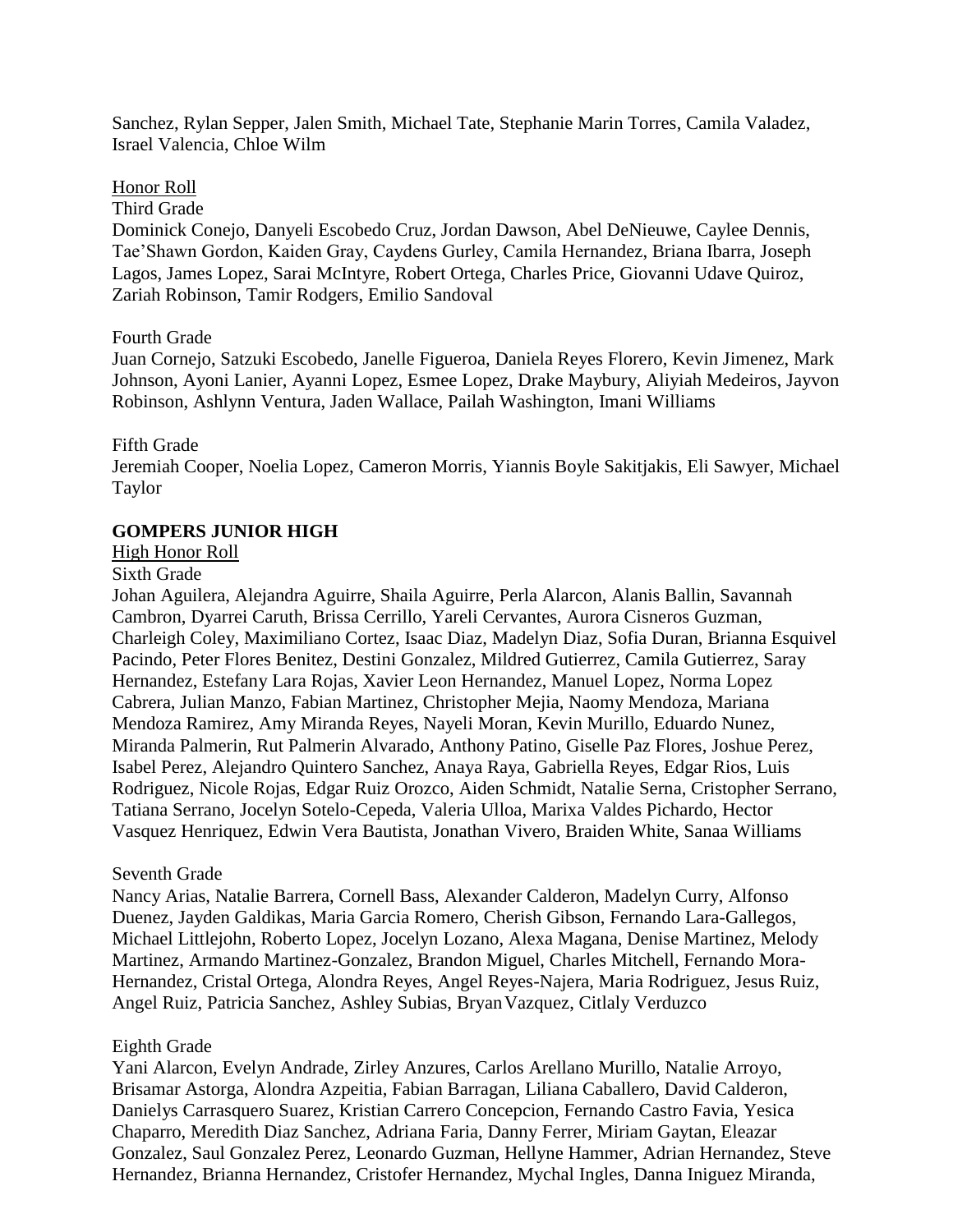Linda Juarez Bautista, Madison King, Jazmin Lopez, Jaqueline Lopez, Antonio Love, Jasmine Martinez, Zuleyma Martinez, Katherine Maximo Martinez, Ana Mojica Martinez, Oyuki Montero, Janina Nelson, Diana Olivares Villa, Christopher Olvera, Joshua Pena, Victoria Perez, Ashley Ponce Martinez, Edward Rebollar, Jalil Richburg, Jorge Rios, Romeo Rojas, Leticia Sanchez, Keisy Sanchez Robles, Sergio Sandoval, Tre'Sean Spells, America Suarez, Luis Verduzco, Jennifer Villa

#### Honor Roll

#### Sixth Grade

Melanie Almendariz, Destiny Autman, Jayda Baker, Maritza Bibian, Jaylyn Brown, Olivia Calderon, Victoria Choncoa, Daniel Contreras, Yareli Corona, Angel Cotto-Taylor, Carlos Cuevas Pizano, Valeria Damian, Caroline De lira, Zoe Diaz Paredes, Breanna Diaz Zavala, Jordyn Ervins, Keeley Escobar, Danna Gaytan, Alexis Gonzalez, LeMiyah Hall, Jonathan Herrera, Sherlyn Jasso Garcia, Matthew Kent, Zoey Keys, Seth Klein, Daniel Lizardi, Santos Lopez, Kimberly Malito Lopez, MaLaYah Marble, Victor Martinez, Alexia Medina, Cristina Mejia, Alondra Montalvo Gutierrez, Bryan Moreno, Nathalia Nunez, Sofia Patino, Aleina Raya, Genesis Reyes, Reyna Rivera, Abrey Robinson, Melanie Rodriguez Gonzalez, Bryana Sanchez, Sophia Sotelo, Brenda Tinajero, Janicemar Velazquez, Melanie Velez, Julieta Zavala

#### Seventh Grade

Pablo Abrego Mascote, Stephani Alvarez Hernandez, Eliana Bowers, Alexis Calderon Aguilera, Denisha Cotton, Leo Cuevas, Jonathan De Anda, Jose Diaz, Angela Diaz, Alison Diaz Cisneros, Sebastian Duque, Kennedy Edwards, Albert Farfan, Christopher Felix Garcia, Dayanara Flores, Marely Flores, Juan Gamino, Ruendy Garcia Cruz, Gabriel Gonzalez, Natasha Gonzalez, Erik Gonzalez, Cristian Gutierrez, Lourdes Jimenez, Marcus Jones, Nicolas Leal, Rudy Maldonado, Carlos Martinez, Angel Martinez, Fatima Mascote, Jose Morelos, Maria Ochoa, Giovanny Ramirez, Fatima Ramirez, Natalya Reyes, Jessica Sanjuanico, Ronaldo Sarabia Pineda, Layla Tinoco, Christopher Torres Mejia, Chaniyah Travis, Fernanda Trejo, BrianValadez, Kevin Vera Bautista, Sharlyn Villagomez, Alexander White

#### Eighth Grade

Gabriela Aldaco, Ariadna Arciniega, Diego Arias, Izabel Barrera, Erykah Bogan-Patton, Diego Camargo, Angel Chacon, Sebastian Chavez Barrera, Melanie Cisneros Zamudio, Izair Cruz, Jayden Cruz, Axel Dionicio-Guzman, Teresita Fabian, Aldrin Fernandez Vasquez, Yadira Flores, Yarecsi Garcia, Jazmin Garcia, Luisa Garcia, Yazmin Garcia De la Cruz, Santiago Garzon Alvarez, Rodrigo Gonzalez, Jamaul Gross, Jecari Hamilton, Rosario Hernandez, Jacklyn Jacobo, Brandy Jones, Adan Lira, Kaira Lopez, Emily Macias-Macias, Jamiya McClain, Janiya McClain, Taya Mcgee, Emely Mejia, Erik Miramontes, David Navarro, Sarai Navarro Bracho, Jocelin Olaya, Rigo Ortiz, Angie Palmerin, Jovanni Patino, Coleby Phillips, Aniya Phillips, Anthony Quintero Gamez, Fatima Ramirez, Casandra Reyes, Osvaldo Rizo, Monserrat Rodriguez, Manuela Rodriguez, Cristian Ruiz, Diego Santos, Eulises Soto, Landon Stimler, Naomi Tapia, Emmanuel Tapia Fraire, Emili Turrubiartes, Juan Ulloa, Francis Urias, Jesus Velasco, Daniela Zamudio Lopez, Aaron Zavala

#### **HUFFORD JUNIOR HIGH**

# High Honor Roll Sixth Grade Galilea Acosta, Gisel Aguado, Araceli Aguilar, Rosaleigh Alday-Calderon, Erick Alvarez, Giovonie Arteaga, Justin Bennett, Mike Betancourt, Cincere Bryant, Yulianna Caballero-Esquival, Mariana Cabrera Zavaleta, Natalya Cano, Argenis Cervantes, Cristhian Chavez-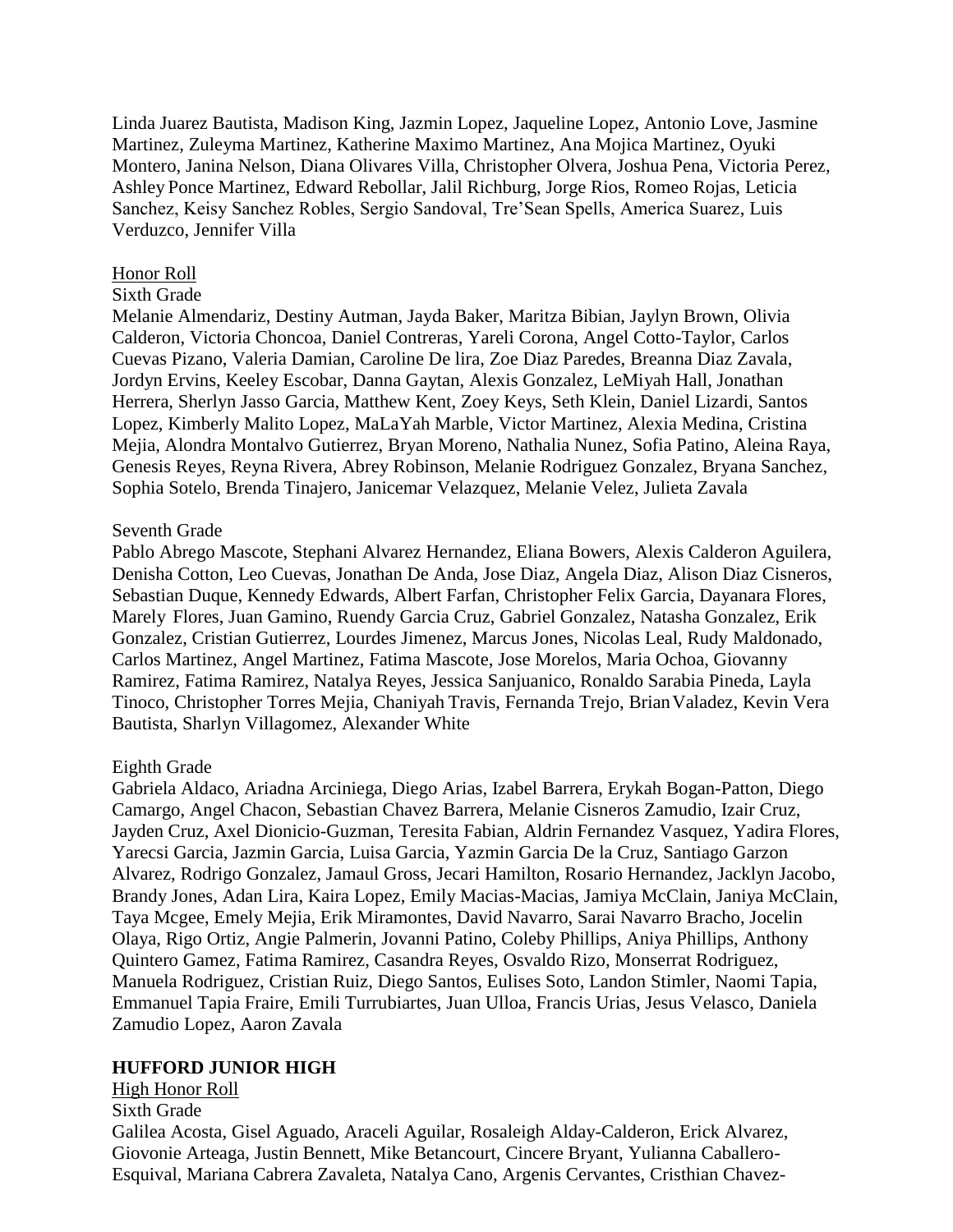Carrasco, Jayden Cisneros, Joseph Clifford, Jackson Codair, Sariyah Devers, Kaylee Flores, Izabella Gallela, Kristopher Garcia, Christopher Garnett, Melanie Gebhardt, James Gledhill, Esbayde Gonzalez, Kaylah Harris, Eusebio Hernandez, Kaycie Hester, Nariyah Hester, Josi Hill, Alyssa Hughes, Aiden Hult, Elijah Jankosky, A'Laiyah Jones, Jiselle Kelly, Cayden Leist, Jack Loomis, Cadence Lovett, Maria, Magana Gama, Timothy Mims, Luvenia Mitchell, William Molander, Brenda Navarro Gama, Elijah Nelson, Makhai Paige, Nicole Palacios, Luke Pascual, Naw Paw, Eliana Pedrosa, Layton Piechocinski, Autumn Powell, Luis Ramos, Alexandra Ramos Serrano, Niyonna Reddington, Yasmin Rizo, Giovanny Rodriguez, Melanie Rodriguez, Vanesa Rodriguez, Daniel Rosario, Mya Saadeh, Edwin Saenz, Xareni Salazar, Francisco Salcido Gutierrez, Gabriela Sanchez, Aurora Scott, Evan Sefcik, Dominic Swarthout, Sofia Talarico, Marissa Tirado, Grace Vanderhyden, Daisy Viveros, Christian Zavala

#### Seventh Grade

Omar Aguirre, Victoria Alday, David Alvarez, Michael Ardaugh, Stephanie Arias, Omar Beltran, Leslie Beltran Pichardo, Gianna Bennett, Boni Cardenas, Natali Casillas, Kamiyah Combs-Stainback, Marvin Combs-Stainback, Elizabeth Cuellar-Vera, Daniel Duenas Grande, Alissa Elliott, Arianne Elliott, Asia Evans, Julian Flores, Elijah Flowers, Matthew Fonck, Rickkya French, Christian Gachupin, Valeria Gamino, Adrian Garcia, Jocelyn Garcia, Timothy Garmon, Marcos Genis, Aaliyah Gill, Presleigh Gleason, Abraham Gonzalez, Jovanny Gonzalez, Junior Gonzalez, Elijah Gray, Alexander Gutierrez, Natalie Gutierrez, Carya Harsh, Isabella Hebrard-Flores, Yarely Hernandez, Giselle Hoskins, Taylor Houston, Edgar Huizar, ZhaDore Hunter, Tristan Jackson, Yamilet Jimenez, Omar Juarez, Cali Judd, Evan Kile, Liliana Ledezma, Kennya Lee, Mariana Lopez, Natanael Lopez, Jesse Magana, Anayeli Martinez, Fernanda Martinez, Mauro Martinez, Kamora Medel, Arely Medina, Melina Mejorada, Kristopher Meloy, Marisol Mosquera, Juan Munoz, Jose Ochoa, Yumaira Ordonez-Marrero, Bryan Orozco, Brandon Ovalle Gonzalez, Christopher Palacios, Camila Pantoja, Jessica Pantoja, Lisa Patel, Natalie Pinero, Gabriela Quintero Gambo, Andrea Ramirez, Edward Ramos, Paula Rangel, Ariana Razo, Hailey Reyes, Destiny Rivera, Maria Robles, Ethan Rodriguez, Lydiana Rodriguez, Josselyn Rojas, Leslie Sanchez, Brizeyda Santiago, Ian Santos, Sofia Saravia Avila, Ethen Serena, Norman Sullivan, Tyler Swearingen, Joselin Tapio Zamudio, Zachary Taylor, Lukas Tolevski, Leroy Trotter, GaVaughna Tucker, Taylor VanDyke, Abinaya Vargas, Dilan Vasquez Sanchez, Dominic Watts, Raen Williamson, Julian Zamudio, Jastyn Zavala Nino, Jeremiah Zedler, Stephanie Zepeda

#### Eighth Grade

Danny Aguirre, Blake Allocoo, Kimberly Alvarez, Felix Arcand, Alayna Ardaugh, Gabriella Arroyo, Deriana Brown, Emmanuel Cabanas, Analy Contreras, Ariadna Cornejo, Giovanni Davalos, Christopher Delgado, Justin Dougherty, Arthur Drake, Karlee Frausto, Gilberto Garcia, Marison Garcia, Michael Garcia, Keziah Lau'che Gaston, Madelyn Gloodt, Daniel Gutierrez, Devin Gutierrez Gonzalez, Melanie Guzman, Aiden Hadley, Gisele Huizar, Yarel Jacobo, Hannah Jansen, Citali Jimenez, Lacey Johnson, Tequanae Johnson, LeeAnn Jones, Shiloh Kathol, Jeremy Lannan, Camila Leal, Kevin Lozano, Arelie Malagon, Yareli Malagon, Liliana Mejia, Izabella Mendez, Merely Neri Linares, Alondra Orozco, Karla Padilla Huerta, Kasandra Palmerin, Arielle Parker, Josue Pfrommer, Liliana Picicco, Joselin Pineda, Alejandra Pulido Maldonaco, Mya Quiroz, Martinfavian Ramirez, Yahaira Ramirez, Tiffany Reynolds, Devin Rivera, Alyssa Rodriguez, Perla Rodriguez, Erika Saenz-Lata, Montserrat Salgado, Alyssa Salto, Jordan Shell, Ariel Smith, Miyah Sullivan, Nathan Torres, Stephanie Urbano, Sha'nyah White, Andres Zaragoza

#### Merit Honor Roll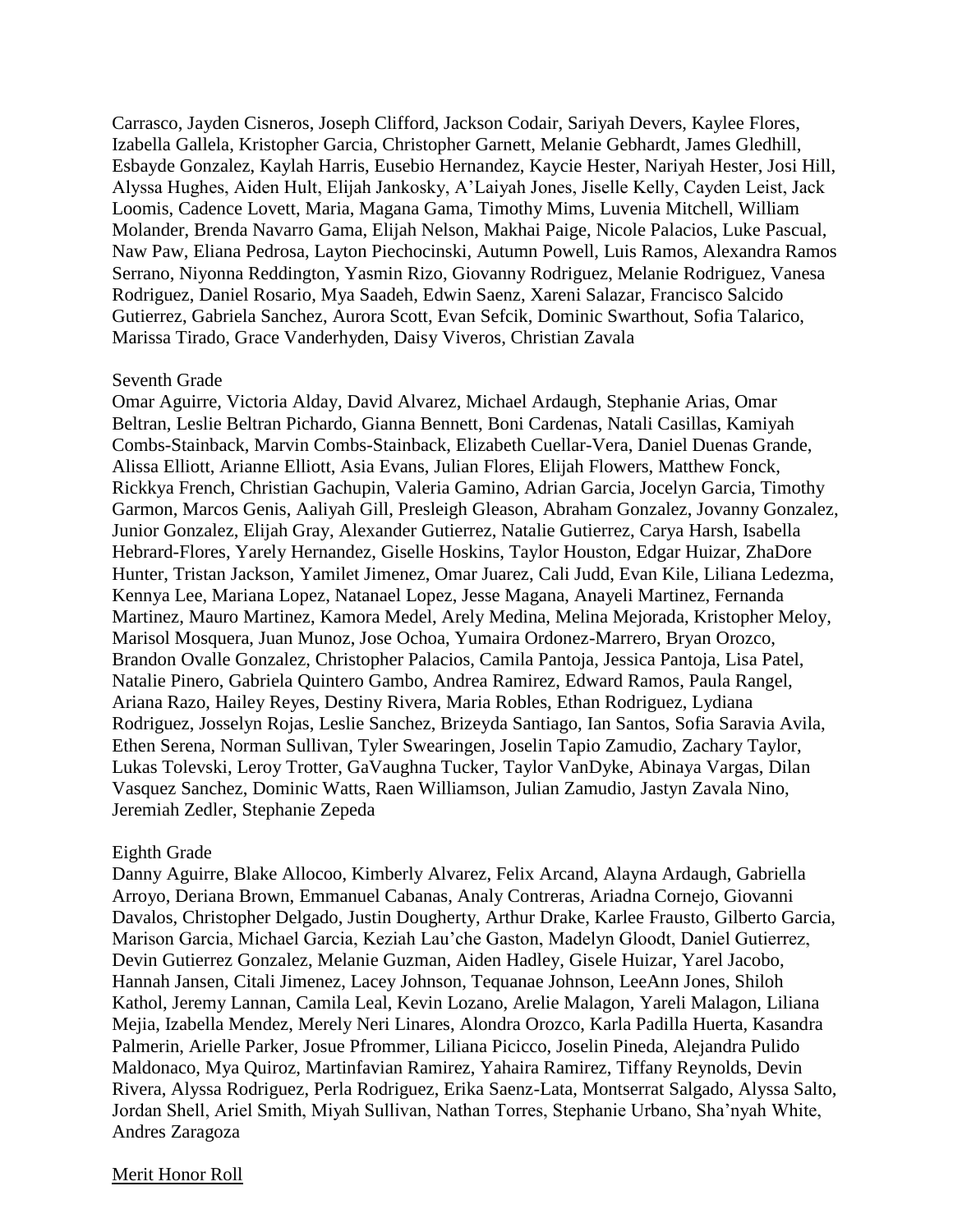### Sixth Grade

DeAndre Allen, Isis Alonso Miranda, Julian Aragon, Enrique Arias, Noah Baranski, Markell Beck, Madilyn Bregar, STella Camargo, Arely Carrasco, Rodney Carter, Alexander Castro Mendoza, Genesis Chavez, Kumar Cniguil Cruz, Nataly Contreras, Darius Davis, Amaya De Jesus, Cienna Diaz, Chase Eskridge, Paradise Evans, Milagros Figueroa-Diaz, Keniya Foster, Seth Fry, Djay Gonzalez, Taniyah Gordan, Lizette Guzman Pantoja, Heavyn Harris, Morgan Henderson, Xiah Hernandez, Jaylin Ingram, Chloe Jackson, Jair Jaimes, Lilyanna Jones, Olivia Kaufman, Jayden Ledesma, Eliza Ledezma, Jayden Lopez, Cloe Martinez, Dakari Moore, Maliyah Moreno, Yitzel Murillo, Kentrell Paige, Angel Ramos, Hunter Rangel, Julio Reyes, Caleb Rogers, Humberto Salgado, Dylan Sanchez Contreras, Danica Santoyo, Stevie Seneker, Jazmin Servin, Isaiah Tapia, Melanie Torres, Kylie Tyus, Jimena Urbano, Jocsan Vallejo, Jaylen Vargas, Courtney Veals, Jovanny Vieyra, Ameijah Whitehead, Adyn Williams, Austin Winbun, Isaiah Youngblood, Genesis Zepeda

### Seventh Grade

Xavier Aguirre Jimenez, Francko Allende, SaNiyah Ammons, Sherlyn Andres, Sol Barragan, Amarion Bradley, Edgar Calderon-Ariza, Uriel Cano-Hurtado, Marlen Carmona Palacios, Uriel Cervantes-Rojas, Jocelyn Chavez Lopez, Armando Cincire, Nathan Crawford, Kimberly Cruz Espinoza, Jeremiah Cusimano-Ballardo, Jaslene Diaz, Paola Duran, Beau Evans, Damaya Ferguson, Isaac Flores, Daniela Franco, Crystal Gallegos, Aaron Garcia, Jesse Garcia, Addison Gibson, Adolfo Gomez, Aliana Gonzalez, Judahi Gonzalez, Caylee Guerrero, Delissa Gutierrez, Nicholas Guzman, Ka'Leia Harris, Talia Hernandez, Xavier Hernandez-Borrero, Le'brea Johnson, Sadie Johnson, Romeo Lea, Evan Lesa, Sophia Lindsey, Marianna Mack, Angel Mauricio, Analyse Melendez, Carter Minski, Daija Mirville, Jordan Moore, Xavier Moraira, Jasmine Murray, Trent Nowakowski, Faustina Ntiamoah, Brenda Ordaz, Jovany Ovalle, Lyric Owens, Kenya Paige, Christopher Palacios, Brianna Perez Aguirre, Bryce Pilgrim, Jazmin Ramires, Anais Ramirez, Julian Ramirez, Nataly Ramirez, Ronald Reed, Mariajose Resendiz Acosta, Aaliyah Rico, Ava Riemer, Karla Rios, Kevon Robinson, Rebekka Roethemeyer, Jacob Rosario, Yaniah Santos, Laylah Shirley, Zion Shoemaker, Aaron Smith, Aniya Smith, Arkeisher, Taylor, Jazmine Tena, Sydney Thompson, Maritza Ulloa, Anthony Valadez, Karen Zamudio, Ernesto Zavala, Jatzini Zurita Angelas

# Eighth Grade

Argenis Acosta, Lizbeth Aguilar, Ariadne Aguirre, Giselle Aguirre, Gael Alcala, Noe Alday, Terraje Alexander, Horacio Almazan, Abbygail Anderson, Allyson Anderson, Shyah Andrew, Julie Aragon, Gianna Arroyo, Chase Baranski, Serenity Bennett, Logan Benson, Melisa Cantu-Gutierrez, Cassandra Chavez, Xithlaly Cisneros Garcia, Marvin Combs-Stainback, Guadalupe Contreras, Justin Crawford, Javion Davis, Allison Dimeo, Jessica Etheridge, Alex Ferreyra, Ana Flores, Bernal Gox, Dyanna Gama, Liam Ganzer, Evan Gebhardt, LaNiya Gibson, Mya Gonzalez, Tierra Gordon, Jocelyn Gutierrez, Mariah Harrison, Carlos Hernandez, Carolina Hernandez, Yazmin Hernandez, Emir Herrera Gonzalez, Olivia Hill, Dajia Joachim, Christian King, Camilla Leal, Evion Lewis, Jennyli Lopez, Francisco Martinez, Tessia Martinez, Malia McCormick, Liliana Mena, Juan Mendoza, Clauzel Moutima, Luis Munoz Acosta, Valeria Ochoa, Magaly Ornelas, Nayeli Ortiz, Jason Owens, Elizabeth Pacheco, Zion Pazo, Layoni Pierce, Allen Price, Adam Rainford Akbal Ramos Zambada, Kimberly Real, Holly Richardson, Christian Robinson, Isaiah Rodgers-Grady, Victor Rodriguez, Mauricio Rojas, Evaire Seneker, Aida Valdovinos, Leydi Vazquez, Anthony Walker, Michelle Zafra, Carlos Zepeda

# **THOMAS JEFFERSON ELEMENTARY**

High Honor Roll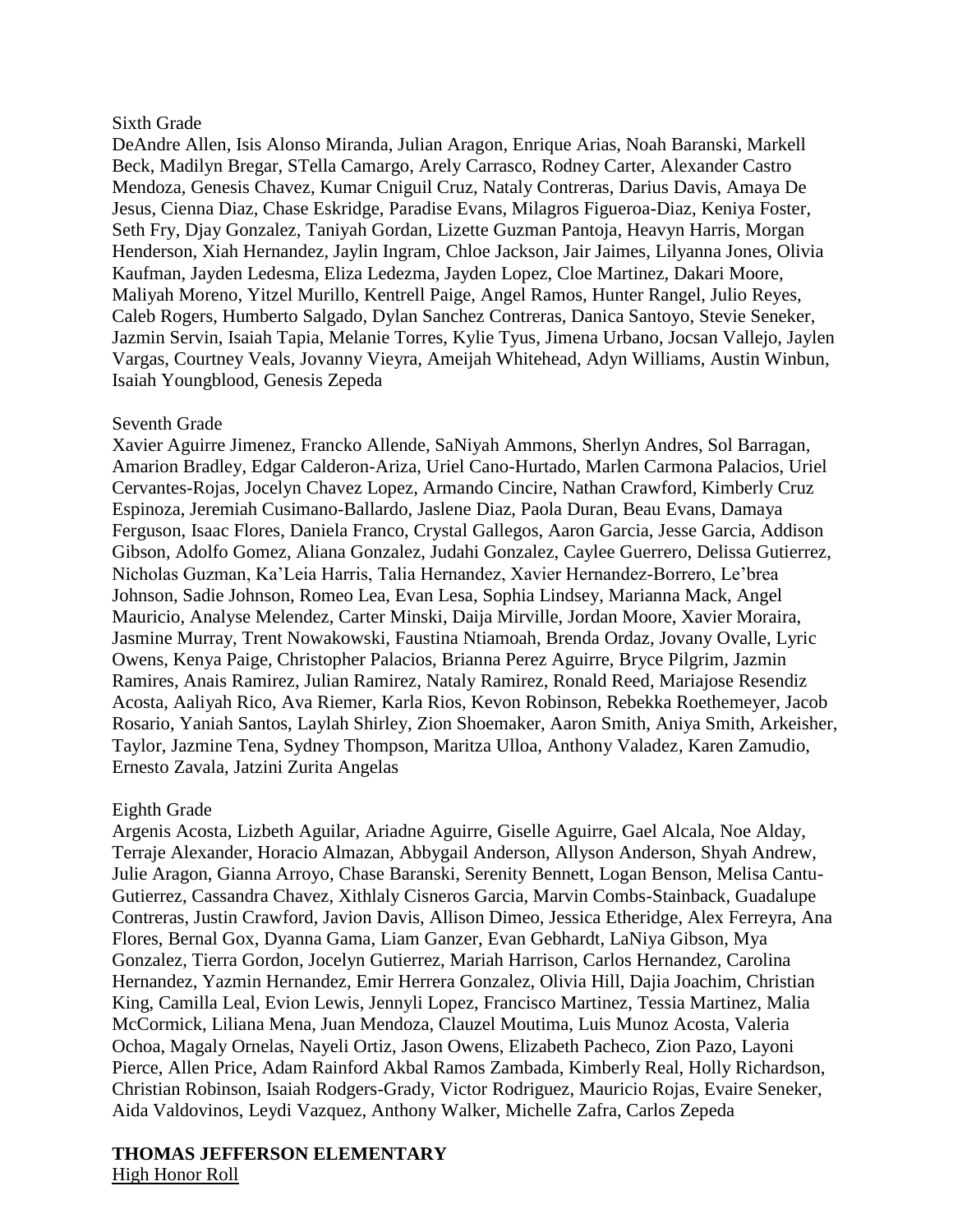# Third Grade

Genesis Bazan, Leslie Blanco, Juliana Crowder, Jazlin Franco, Javion Horton, Kendrick King, Sayuki Lopez, Archer Martin, Leonel Mireles, Leylanie Rangel, Samuel Rochacz, Maci Rogers, Landin Rowbottom, Jordan Sudberry, Mia Valenciano, Diona Vargas, De'asia Washington, Madison Webber, Hayden Williams, Maya Zambrano, Vianey Zavala

# Fourth Grade

Devyn Miranda, Leilani Rodriguez, Jonathan Zambrano, Mateo Zavala

# Fifth Grade

Emma Allocco, Joseph Arteaga, Duncan Burgess, Mariela Guzman-Pantoja, Ventus Juarez, Natilee Lopez, Kelly Mangabhai, Roberto Meza Martinez, Sophielynn Miranda, Santos Nino, Adriana Ovalle, DeShawn Peete, Daryian Ritter, David Sanchez, Nola Seneker, Alexandra Soland, Caleb Thomas, Yarel Tinajero, Jayden Torres-Flores, Kaylee Zepeda

# Honor Roll

Third Grade

Kent Arellano, Kendra Bermudes Owen Eskridge, Diego Garcia, Ruby Godinez, Julissa Hernandez, Xion Juarez, Nicholas Ortiz

# Fourth Grade

Zerahiah Allen, Bella Almazan, John Ardaugh, Ana Barbosa, Amy Camacho, Lorraine Cusimano, Haven DeJesus, Arianny Hernandez, Riley Johnson, Daniel Duncan, Aiden Gallagher, Marcus Hagger, Parker Hopkins, Karla Moran, Brielle Newell, Tucker Nosal, Avanti Peete, Noah Ramirez, Aileen Rico, Jase Ritter, Jera'moni Sims, Yaritza Tinajero, Destiny Tyus, Thomas Ugalde, Paullette Valdez, Serenity Woodfork

# Fifth Grade

Vanessa Alvarado, Yesamin Caballero, Ariel Cage, Gino Colunga, Dylan Diaz, Sindy Godinez, Julian Hernandez, Jeremiah Johnson, Ava Keifer, Alisia King, Elijah King, Abbigail Montalvo, Lai'Loni Pinnick, Jakshuajoel Quinones Gonzalez, Jacob Tyus, Richard Watson

# **EDNA KEITH ELEMENTARY**

# High Honor Roll

#### Third Grade

Sophia Betancourt, Nickolas Bowen, Ka'Myah Evans, Camila Gallegos, KaRena Hood, Quincy Hooks, Jeancarlo Juarez, Jada Kingsberry, Anastacia Kinney, Journee Knox, Desire McNary, Justyce Morris, Hailey Murphy, C Aliyah Nelson, Nasir Nobles, Castor Petkus, Ashton Pringle, Mya'Leisha Reese, Jimena Reyes

Fourth Grade Yazaria Brathwaite, Sophia Diaz, Abdur Rahim Falaq

# Fifth Grade

Nicole Aguilera, Jamorria Allen, Jose Arriaga Subias, Jayden Brown, Areiel Brown, Teondra Brown, Camila Carrasco, Andrew Delgado, Fernanda Dominguez, Allison Flores, Da'Jean Freemon, Christopher Gonzalez, Macayla Hall, Aaliyah Iscandari, Drayden Leverette, Elizabeth Montoya, Diane Patiño, Natalia Sanchez, Andres Trujillo Salgado, Lazaria Williams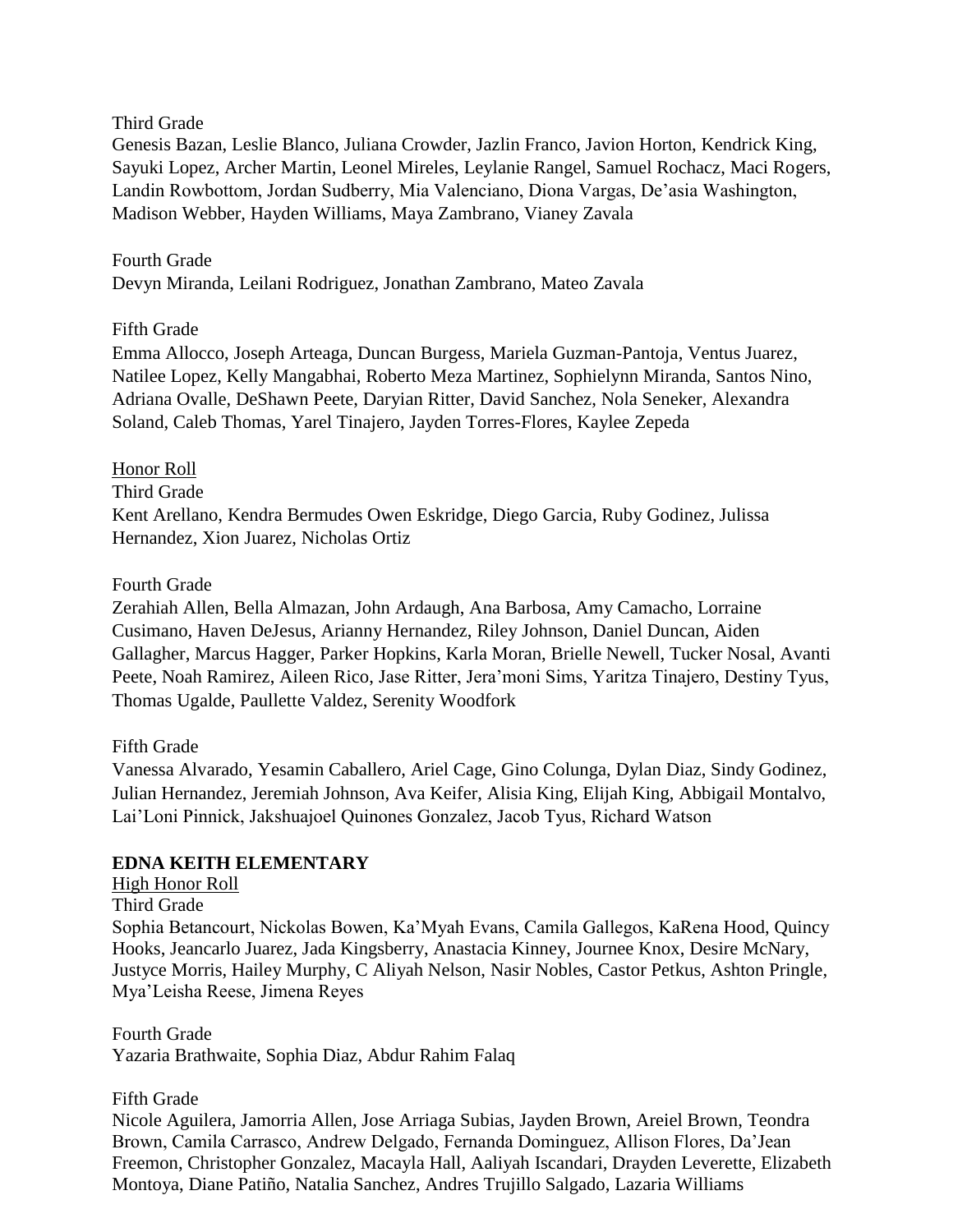Honor Roll

Third Grade

Rayah Armstrong, Jacob Elizalde, NyAsia Fuller, Suhey Garcia Santillan, Mason Metcalf, Joshua Thompson, Miracle Threatt, Amar'e Tovar

Fourth Grade Damya Clark, A'shia Hobbs, Damian Mixen, Del'Lavontae Reese, Zoe Zepeda

Fifth Grade

David Aguilera, Denise Castillo, Angel Class, America Crayton, Ernest Currie, Estela De La Cruz, Dor'Jean Gant, Jesus Gil, Syncere Hawkins, De'Saun Jordan, NeKia Lucas, Dante Phillips, Jackeline Sanchez

# **A.O. MARSHALL ELEMENTARY**

# High Honor Roll

Third Grade

Sonny Aguilera, Angel Almaraz, Jaylynn Barrera, Leonardo Delgado Alpizar, Donovan Diaz Paredes, Jose Garcia, Kimberly Guerrero Mendiola, Andrew Hernandez, Julieta Lopez, Salvador Luna, Jorgeluis Martinez Vazquez, Jade Martinez, Pamela Ortiz, Mathias Ossa Rendon, Xavier Ramirez, Sherlyn Robles Rodriguez, Idubiel Sanchez Robles, Paola Sanchez-Cervantes, Viviana Torres

Fourth Grade

Anthony Cerna, Aldo Duarte, Paolo Fregoso Cuarenta, Jesus Gonzalez, Cornelio Hernandez Lara, Alexandra Lopez Torres, Eduardo Lopez, Matias Rosales Alvarado, Oryanna Vega Gomez

Fifth Grade

Yeivic Aguirre, Leonora Alvarez, Raul Arreaga, Liamsi Avila, Jorge Barrera, Leonel Castillo, Valentin Conejo, Xiomara Cuevas Pizano, Jorge Davalos, Jocelyn Diaz, Erik Diaz-Zuniga, Alonso Garcia, Gianna Haleem, Briana Hernandez Clavel, Juan Hernandez, Logan Hernandez, Samantha Hernandez, Orlando Jimenez, Noah Johnson, Vanessa Lopez, Irely Martinez, Kailyn Ortiz, Ozmar Ortiz, Citlali Osornio, Naomi Pina, Rony Romero Valle, Viviana Sandoval Gonzalez, Arizbeth Subias, Keyna Villa, Naomi Zavala Zamora

# Honor Roll

Kindergarten

Nathan Aguilar Ortiz, Ricardo Arriaga, Valeria bermudez, Brianna Cisneros, Dahlia Escutia, Adriel Negrete-Mendoza, Annaketzali Perez, David Quiroz, Juan Quito Fula, Maria Rosas Centeno, Maximiliano Silva, Saulo Valdovinos

# First Grade

Luis Aguilera, Emily Alcantar Aguilera, Juan Barrios Santacruz, Derrick Brown, Jacquelyn Gonzalez, Elija Haskell, Adilene Hernandez, Jenny Hernandez, Yeyk Lopez, Mia Maldonado, Enrique Martinez, Nicole Martinez, Emmanuel Mendoza, Kamila Muniz, Kimberly Munoz Alpizar, Samantha Perez, Scarlett Riley, Emily Sandoval, Audriana Stallings, Jayson Uribe Ramos, Alizah Valadez, Rossmary Vieyra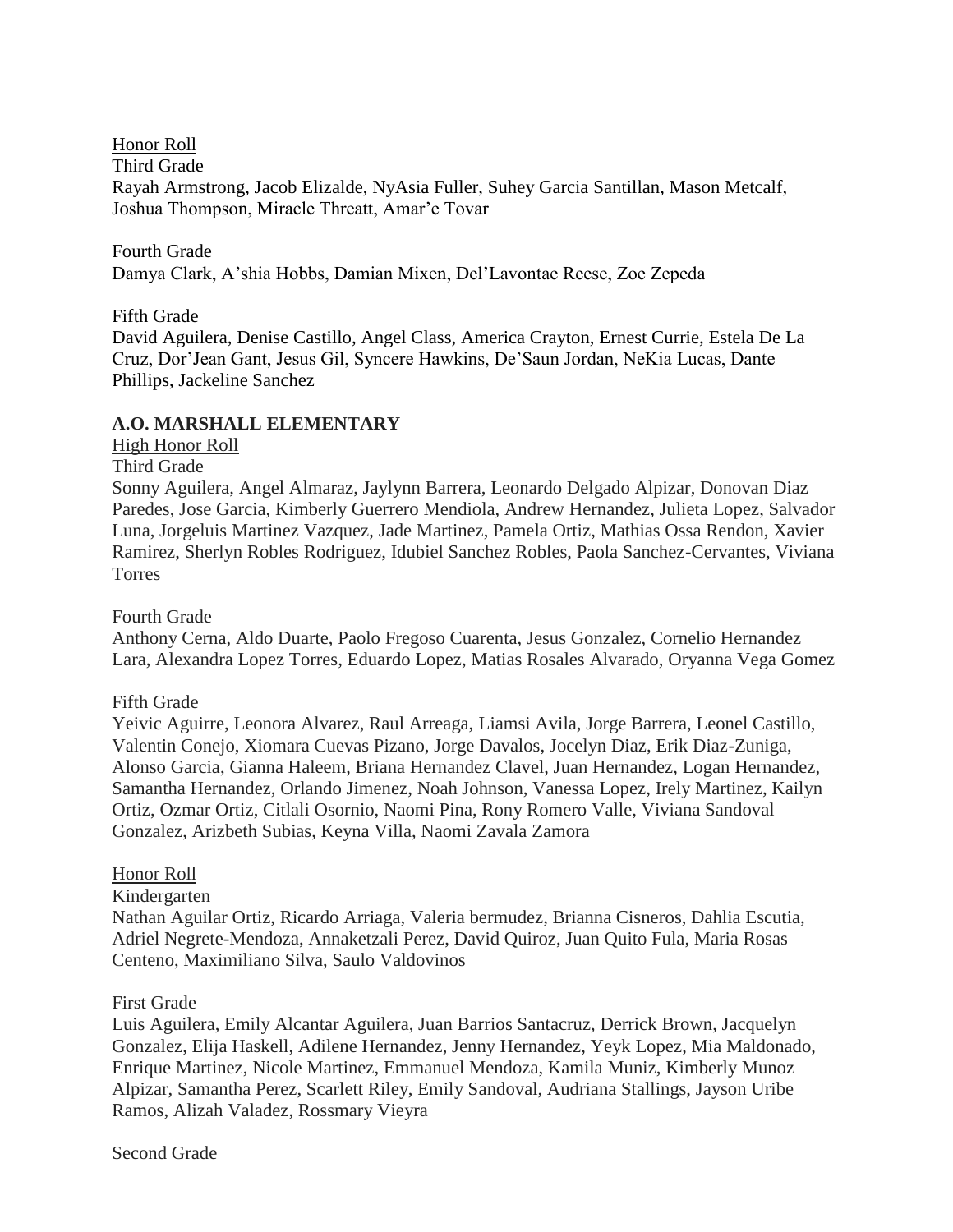Leslie Aguilar Ortiz, Alexis Cortes, Jesse Dezee, Isabella Escobedo-Flores, Justin Hernandez, Elena Ortiz, Sofia Ruiz

### Third Grade

Kendra Gonzalez Enriquez, Jesse Leon Hernandez, Jose Maldonado, Viktoria Morales, Alejandro Nataren, Osmar Ochoa Sanchez, Izaac Ortiz, Abigail Rosas Ramirez, Diego Sandoval, Kennia Trinidad, Andrea Zamora

### Fourth Grade

Lar'yiah Givan, Anthony Gonzalez-Meza, Kevin Guerra, Irving Hernandez, Yadihra Hernandez, Robert Jones, Yael Juarez, Mariah Long, Eduardo Ortiz, Sonia Ruiz, Liliana Torres, Oscar Trujano, Erick Zamudio

### Fifth Grade

Cruz Aguilera, Valeria Esquivias, Ximena Gonzalez, Jaylyn Gross, Javney Guerrero Mendiola, Emily Gutierrez, Daniel Hernandez, Yareli Lopez, Polin Ramirez Miranda, Kevin Reyes Udave, Joshua Reyes, Adrian Rosas, Jocelyn Ruiz Martinez, Johnathan Verdin, Alejandra Zavala Gamez

# **PERSHING ELEMENTARY**

# High Honor Roll

### Third Grade

Mateo Aguirre, Rahniya Boston Imani Bracy, Jeremiah Campbell, Jackson Cockream, Alianna Cruz, Edgar Delgado Valente, Nathan Drapak, Deegan Grisparis, Evelyn Guzman, Mevelyn Guzman, Legend Jackson, Jace Jones, Nayilah Jules, Jodyn Laster, Daisy Leon, Lilliana Martinez, Christian McKnight, Diego Monico, Juan Munoz De La Cruz, Julysa Nunez, Forever Payton, Lo'rando Porter, Michael Rivera Rodriguez, Janiyah Ross, Emmanuel Santiago Cruz, Brandon Shaw, Derek Tatro, Caitlyn Thiery, Emily Trejo, Arianna Velasquez, Valeria Valerio Zarate, Nathaly Velazquez, Shandon Weems

# Fourth Grade

Iliana Acevedo, Alejandro Aguilar, Arsenio Almazan, True Anderson, Daniela Arce, Cruz Arias, Jahaira Arreguin, Jaquelin Arreguin, Isabella Casillas, Angel Chavez, Aysheh Eid, Xomali Esteban, Adriana Garcia Gamino, Stefan Garcia-Garay, Alexa Hernandez, Aaron Ibarra, Amiyah Lincoln, Uriel Lopez, Ylenia Lopez, Angelo Manzo, Sofia Marquez, Alexa Nunez, Antonella Ortiz, Kataliyah Parron, Jamal Pringle, Alli Quigley, De'Laila Redmond, Aaliyah Robinson-Gomez, Adelaide Sanchez, Ailin Solis, Julian Solis, Jairo Tapia, Maya Tapia, Tanaya Terry, Damien Tiggens, Christopher Tomas, Nathan Vanderhyden, Amyiah Williams, Ariana Zavala

#### Fifth Grade

Gerardo Avila, Isabella Baeza, Brooklyn Chanda, Jimena Cruz, Navya Dholariya, Te'Anna Ellis, Angelo Guzman, Cristina Macias, Leslie Medina, Jimena Ocampo, Jerry Patton, Daisy Rodriguez, Cesar Salgado, Ryan Vickers, Andrew Widlacki, Leila Wiedman

#### Honor Roll

# Third Grade

Nathan Bennett, De'Ajea Calhoun, Julian Casillas, Sir-Joshua Davenport, Na'rya Ellis, Hannah Etheridge, Camila Lainez, Angel Lara Macias, Kaleb Lindholm, Abigail Martinez, Katalina Moffett, Elise Parker, Kendriel Quinones Munoz, Angel Robinson-Gomez, Martin Santoyo, Clarence Westbrooks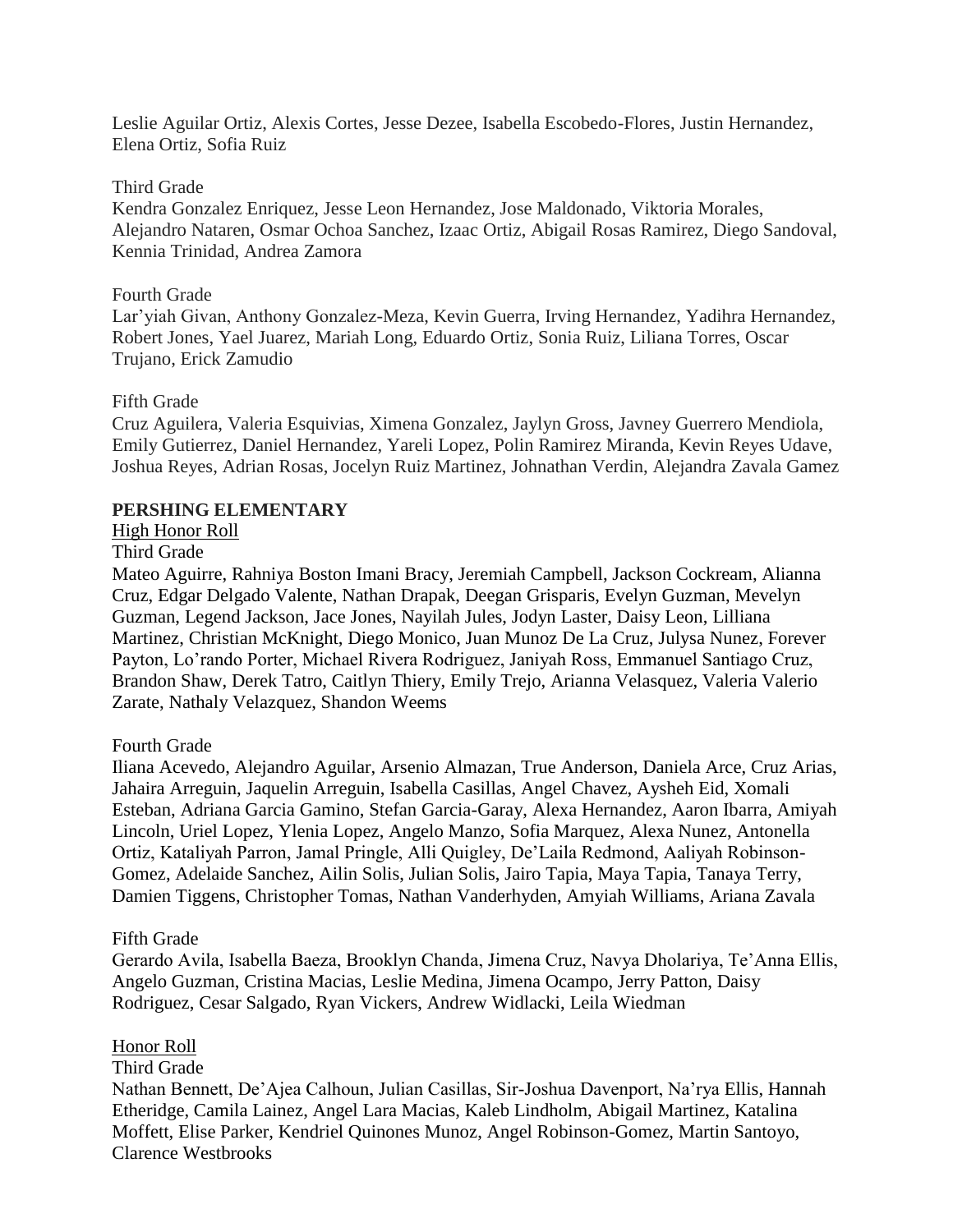### Fourth Grade

Gabrianna Anderson, Oscar Barrios Avila, Miguel Becerra, Giavanna Bennett, Eliana Durham, Jairo Gomez, Samaria Gomez, Marley Green, Jasmine Hilliard, Angelo Jones, Emani Lackland, Vanessa Lopez, Nathan Montoya, Korianna Pringle, Alexander Salazar, Kiara Sanchez, Elizabeth Tapia Martinez

# Fifth Grade

Naima Avila, Roman Bruzzo, Vanessa Cabrera, Alexander Castaneda, Jurnee Fleming-Plane, Xarecza Gonzalez, Mason Hermes, Julian Hernandez, McKenna Klein, Delilah Maciontek, Gabriella Martinez, Katie Pineda, Jaykenial Quinones Munoz, Liia Rojas, Angelo Santana, Derrick Stevenson, Dennis Tatro, Johnathan Velazquez, G'Leaya Williams

# **SATOR SANCHEZ ELEMENTARY**

### High Honor Roll

Third Grade

Noelia Aguirre, Leela Andrews, Matthew Berg, Maddilyn Cervantes, Layla Christian, Dahilyne Contreras, Marius Edwards, Aldo Garcia, Jaquelin Gonzalez Guzman, Alexander Gonzalez Navarro, Rachel Guzman, Nehemiah Hernandez, Alexis Juarez, Jocelyn Lopez, Allison Ponce Martinez, Jocelyn Rizo, Alondra Rodriguez, Damian Rodriguez, Jayleen Sanchez, Jayla Sifuentes, Jetavion Smith, Cristian Sosme Moyotl, Jeremias Tenesaca Guillen, Yaritzza Vera Bautista, Jimena Vigil, Melissa Villarruel, Getsemani Villarruel Mendoza

### Fourth Grade

Diego Aguirre, Nathaniel Aldaco, Gael Astorga, Jade Baker, Ricardez, Camila Barragan, Liam Casillas, Antonio Chavez Navarro, Luis Corrales, Adrian Diaz, Carl Donaldson, Semaj Fox, Kevin Gonzalez, Raul Gutierrez, Suleyma Hernandez, Pablo Hernandez Rodriguez, Josiah Jones, Christopher Juarez, Karla Lara Soto, Yandel Leon, Yair Parrales Perez, Manny Perez, Elena Pizano, NayeliReyes, Lai la Robinson, Carlos Rodriguez, Kenia Rodriguez, Fransisco Sandoval, Naomi Sandoval Montez De Oca, Kaylie Sims, Mia Tapia Fraire, Isael Varela Ochoa, Juan Velasco Rueda, Yexenia Vigil, Karyme Xicara

# Fifth Grade

Jared Abrego Mascote, Isaias Cervantes, Eliana Christian, Joshua Cruz, Janayia Davis, Delaila Deleon Diaz, Monserrat Diaz Cisneros, Ailen Diaz Sanchez, Valeria Duarte, PriscilaEsquivel Rodriguez, Ashley Galindo, Dylan Garcia, Jimena Gonzalez, Mario Gonzalez, Christopher Guzman Lopez, Brisa Hernandez, Julian Herrera, Noah Holscher, Jordan Jackson, Gerardo Jacobo, Juana Jaramillo, Scarlett Mancera Leija, Yarixa Munoz Gonzalez, Israel Pallaviccini, Yareli Perez, Deon Perry, Jennifer Pina, Sofia Plascencia, Kierston Pruitte, Citlalli Ramos Lorenzo, Alejandra Rodriguez Fernandez, Jazlynn Sanchez, Doralisse Santana, Victoria Silva, Destiny Smith, Daniela Soria, Mariana Torres, Joanna Valencia, Christian Vallejo Alipio, Abraham Velazquez, Tomas Velazquez, Jerardo Vigil, Cesar Zepeda

# Honor Roll

# Third Grade

Julian Aguilar, Juan Aranda Gomez, Ruben Contreras, Arthur Eyman, Karely Haro, NeVayeh Holmes, Charles Lee, Sebastian Linares, Emily Martinez, Brandon Perez, Evoleth Pineda Garcia, Elisa Ramirez, Alex Reyes Pintor, Daniela Rodriguez, Miguel Rodriguez Figueroa, Alfredo Rosales, Kimberly Rosales, Vicente Sunde, MichaelTennial, Elisa Vargas Martinez, Aylin Velazquez, Salvador Verduzco Mata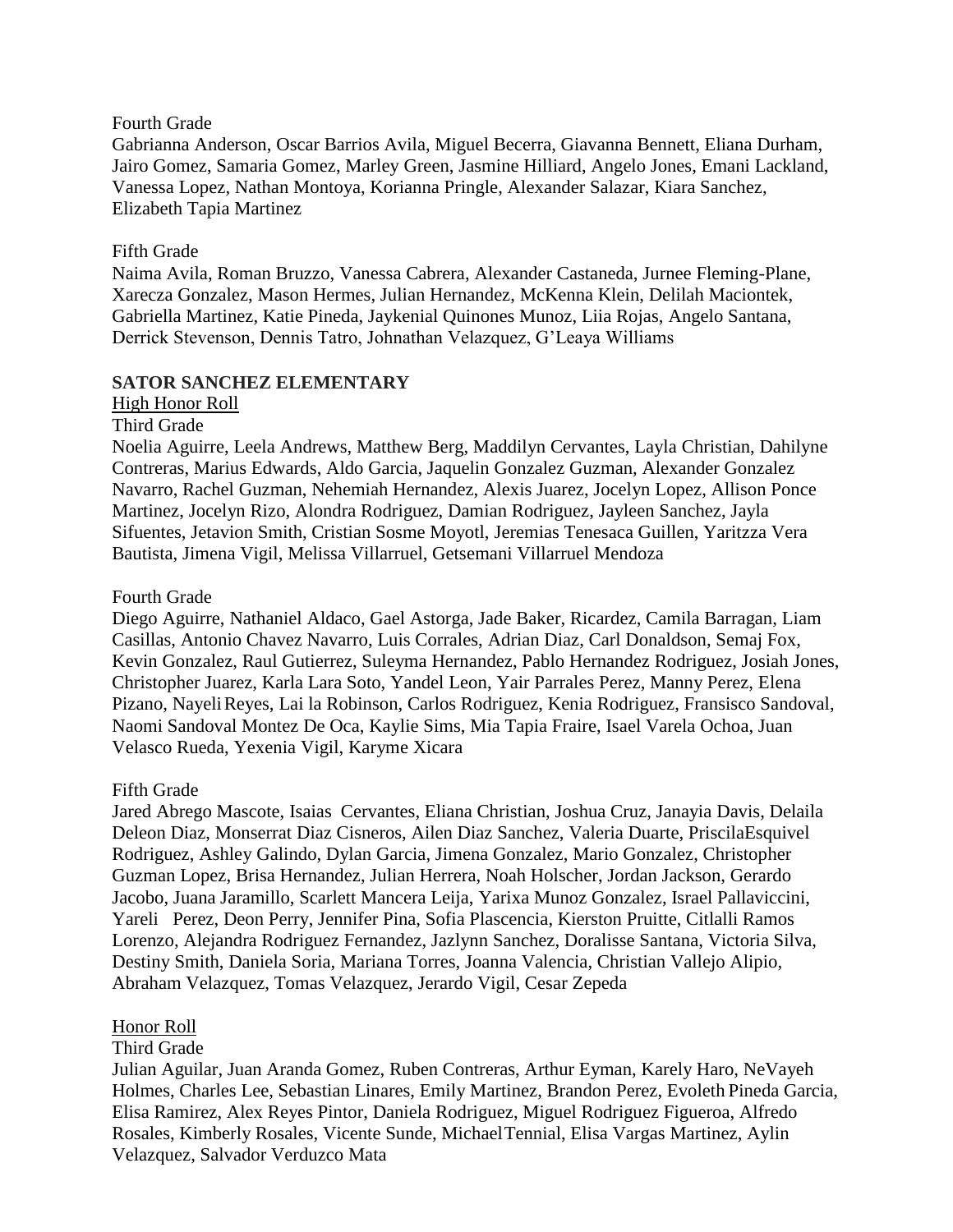# Fourth Grade

Maria Aguillon, David Alvarado, Maripaz Angeles, Fatima Arriola, Alejandra Ascencio Ramirez, Leonardo Choncoa, Gianni Flores, Diana Flores Jaime, Arturo Garcia, Christopher Gonzalez Bernabe, Misael Gutierrez, Javier Martinez, Raul Moreno, Areli Onofre, Andrea Pina, Deicy Reyes, Roland Reyes, Jaivien Robinson, Yoselin Rodriguez Cardenas, Erika Sanjuanico, Nancy Santos Martinez, Morgan Tennial, Andres Zavala

# Fifth Grade

Flor Aguillon, Quade April, Joshua Barnes, Malia Childs, LorenzoEsquivel, Ivan Huerta Nunez, Luis Islas, Jose Jacobo, Julian Jacobo, Melany Jaramillo, Luis Mendez, Elizabeth Montoya, Joseph Mundabi Nzasi, David Pineda Aleman, Kristal Pintor, Danna Ramirez Canela, Brayan Santos Martinez, Julian Sifuentes, Maritza Torres, Jordyn Wagner, Nevaeh Zavala

# **CARL SANDBURG ELEMENTARY**

Honor Roll

### Third Grade

Jonathan Alvarez, Leonardo Arjon, Daniel Carr, Charlie Cheatem, Jay'ceon Collins, Kayden Flores, Jordan George, Demetre Green, Niema Keepers, Caleb Moore, Kateyln Olivo, Aaron Pierce, Skylynn Reck, Amar Teamer, Paul Tucker, Dominic Vieyra

# Fourth Grade

Altair Alcudia, Aubrey Aleman, Mia Arjon, Izabella Barajas, Devine Carr, Hannah Chavez, Bruce Cockream, Ivy Rayne Cockream, Yazlyn Cortez, Lailah Douglas, Izaak Galvan, Kennedi Lynn Gaston, Kayden Gooch, DayAna Hill, Chandlyr Jones, Laila Jones, Paul Kokuro, Jeremiah McDonald, Tavaris Miller, Edna Ntiamoah, Belvida Oke, Jakari Owens-Lewis, Samantha Palafox, Teonna Reed, Sandy Rios, Issac Rojas, Zola Salamanca, Mario Stadeker, Jake Stukel, Beautiful Thigpen, Islanda Thurman, Elaina Tinoco, Michael Travis, Aliana Vargas, Jaden Vermillion, Isabella Vieyra, Khloee Williams, Dy'Ani Williamson

# Fifth Grade

Ailani Alcudia, Luisa Alvarado, Brody Anderson, Makayla Brown, Riley Carbajal, CyNiah Dominguez, Damien Jackson, Bella Lesa, Benjamin Lozada, Rylie Meyer, Angel Morales, Layla Oliver, Serenity Ray, Ethan Rosas, Gavin Rothermel, Grace Rothermel, Lilyana Salto, Ronnie Sims, TaMia Tate, Gabriel Travis, DeShawn Walker, Eliseo Zepeda

# **ISAAC SINGLETON ELEMENTARY**

# High Honor Roll

Third Grade

Eric Angel, Luis Antonio Angel, Calliope Apostolou, Alonso Arellano, Yareli Arias, Adyn Bokor, Antonio Bowers, Annabella Brady King, Tony Camacho, Isabella Campos, Evelyn Carrillo, Christian Carvajal, Abel Chavez, Karla Chiroy Funes, Farrah Cusic, Allyson Diaz, Emily Enriquez, Matteo Escutia Paramo, Lauren Finch, Caden Forberg, Julian Gonzalez, Ismael Gonzalez, Abril Guzman, Bella Hernandez, Gabriel Hernandez Perez, Alex Koech, Caleb Lawler, Leon Leonardo, Alexa Lopez, Damian Martinez Gutierrez, Alejandro Mendoza-Martinez, Israel Padilla, Genesis Palmerin Alvardo, Aubrey Palmore, Karla Paramo, Priscila Reyes, Jennifer Rios, Isabella Salgado, Lily Sather, Kierahney Solorzano, Britany Somoza, Genesis Valle-Meza, Valeria Zavala, Noe Zavala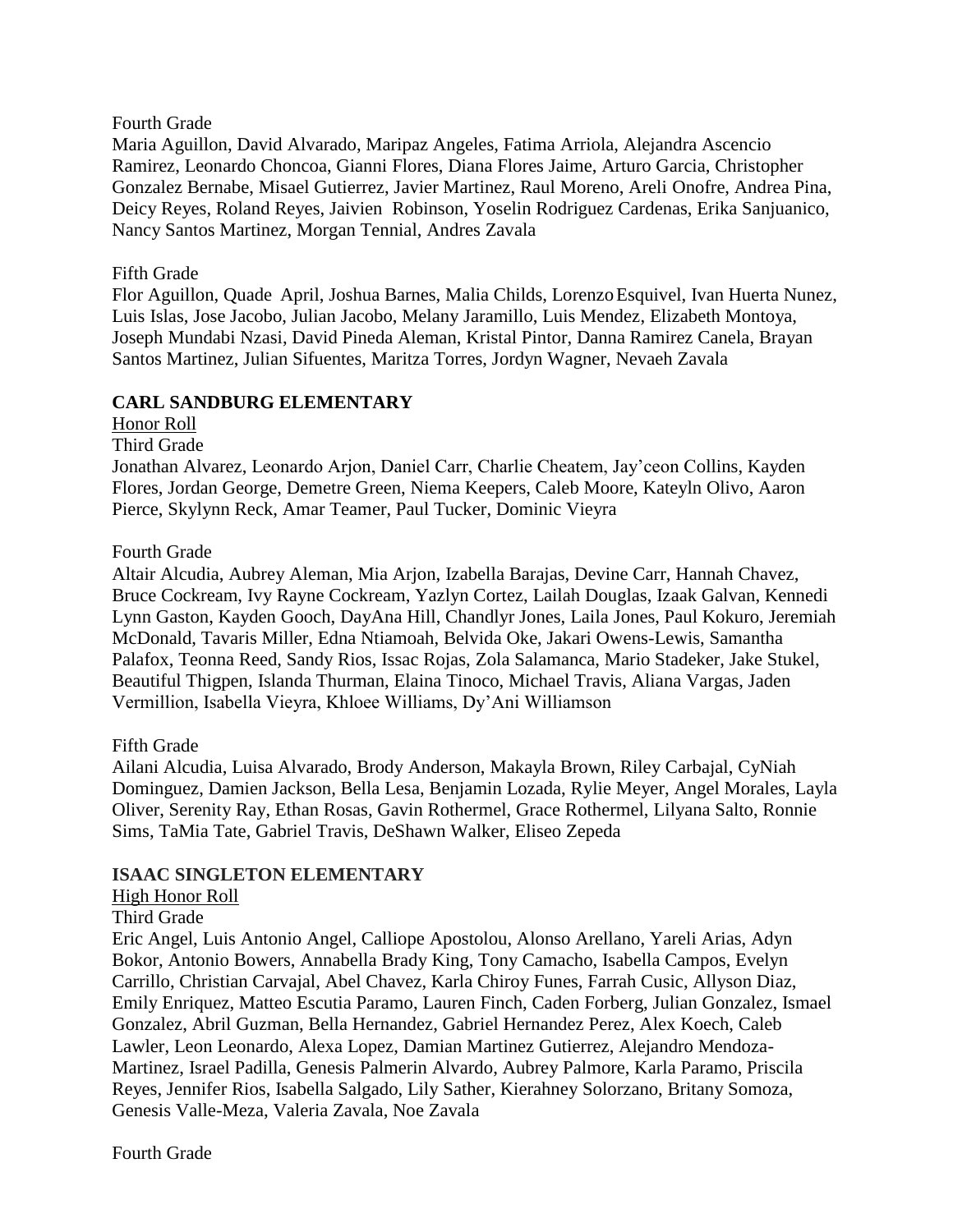Lizbeth Arroyo, Madyson Bailey, Itzayana Barrios, Giovanni Casimiro, Dallana Escamilla Vieyra, Ari Foster Carter, Jackelyn Garcia, Juan Garza, Alexa Gonzalez, Daniela Gonzalez, Adrian Gutierrez, Leslie Gutierrez Manzano, Gabriel Guzman, Cesar Hurtado, Evan Leon, Elias Marbeth, Natalia Martinez, Elliot Martinez, Israel Munoz, Cayden Nelson, Yazmin Padilla, Krista Palmerin, Calia Pugas, Karina Raya, Jairo Reyes-Najera, Crysthian Serrano, Ololade Somefun, Santiago Vazquez Ibarra, Jeffrey Woods, Noah Zamudio

### Fifth Grade

Sofia Aceves, Victor Arcand, Michel Cruz, Diamond Edmonds, Matthew Figueroa, Esteban Garcia, Diego Garcia, Lea Garza, Jaden Gholston, Isaac Gutierrez, Brittany Hernandez, Yesteni Hernandez, Sandra Jimenez Chavez, Emiliano Lara, Jocelyn Lara, Josue Morales, Vanessa Murillo, Angelo Ornelas, Lizeth Perez, Henderson Reyes, Patricio Salcido, Alexis Sanchez, Amari Scott, Zury Serna, Micaela Yarbrough, Angela Zacarias, Bryan Zermeno

### Honor Roll

Third Grade

Damian Aceves, Aaliyah Daniels, Luisangel De La Cruz, Edgar Gang, Kaylie Garza, Adamaris Guzman, Cristian Guzman, Emanuel Guzman Guzman, David Guzman Ortiz, Clarence Harris, Vicente Iniguez, Kayleenann Johnson, Jorge Mendoza Lopez, Rosalinda Munoz, Hailey Phillips, Janeth Sanchez, Luke Sather, Edgar Shodipo, Romeo Wiley

### Fourth Grade

Lileny Almendariz, Nikole Cadena, Evelin Carrisales, Alexzander Collins, Fidel Diaz, Kaylee Diaz Zavala, Gabriella Gomez, Colton Gurnitz, Karelly Guzman Ortiz, Ajanae Jackson, Evaeh Lindsey, Ava Mitchell, Maira Moreno Zavala, Dominic Onate Islas, Christian Ortiz, Brooklyn Palmore, Karla Rodriguez, Ashley Salazar, Maria Salazar, Aaliyah Sheridan, Carol Torres, Daniel Zavala

# Fifth Grade

Isabel Angel, Kimberlyn Barrera, Kamila Cadena, Angelique Cisneros, Giselaine Galan, Jonathan Garcia Sandoval, Willow Hardy, Martin Murillo Pedro

# **TAFT ELEMENTARY**

High Honor Roll

Third Grade

Aubrey Abercrombie, Alejandro Aguilar, Sophia Alcala, Melody De Los Angeles, Nola Donnelly, Delaney Frausto, Adelina Gama, Neymar Guzman, William Kelly, Meredith Leon, Donati Luckett, Alexa Mendez, Blake Planinsek, Ayame Romero, David Salgado, Alexander Solano, Briceida Valadez, Nicole Vazquez, Ezra Verdin

#### Fourth Grade

Quetzalli Alonzo Miranda, Vanessa Alvarez, Olivia Baranski, Samantha Cabrera, Eri Gutierrez, Kenyah Handy, Cristian Herrera, Elizabeth Herrera, Derek Lopez, Emett Magosky, Andrew Marble, Genesis Martinez, Brendan Parks Powell, Jorja Pilgrim, Jose Quinones Rojas, Lianny Ramirez, Honesti Scott, Jaxen Shepherd, Ezekiel Silva, Anthony Swarthout, Benjamin Tavera, Glenn Thomas

# Fifth Grade

Christian Aguirre, Edgar Alcantar, Joey Bounkhaty, Christian Contreras Bravo, Destiny De Los Angeles, Davian Gama, Leslie Garcia, Ryan Gloodt, Bryan Gomez, Elizabeth Gonzalez,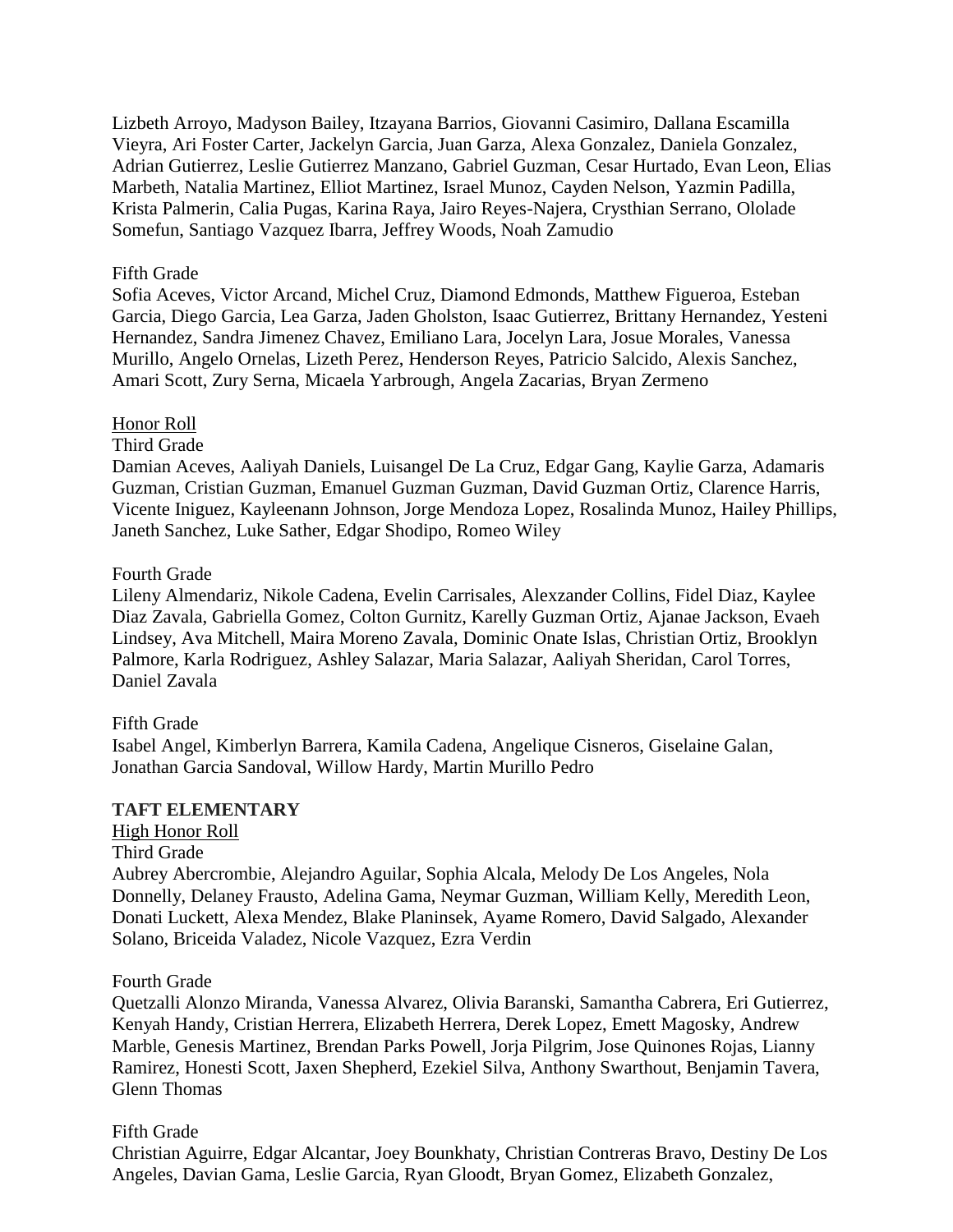Christian Magana, Giselle Morales, Mayte Pulido Maldonado, Alejandro Ramirez, LiviaAnn Wysocki

# Merit Honor Roll

Third Grade

Celeste Carrillo, Rylen Eberle, Ka'Mondre Gavins, Aaliyah Hernandez, Camar Hodges, Leandro Maldonado, Zayden Montgomery, Alejandro Orozco, Kevion Pinnick, Elizabeth Tavera, Da'Marion Thomas

Fourth Grade Micah Farias, Lily Ficner, Brenden Milner, Juan Carlos Rodriguez, Sophia Rojas

# Fifth Grade

Nayeli Carrillo, Giovanni Colunga, Natalie Davila, Valeria Duran, Ximena Garcia, Lilli Jacobs, Jaiden Reed, Leonardo Reyes, Jessica Rodriguez, Brody Schubert, Christopher Schubert, Thomas Smith, Logan Tucker, Andrew Young, Lexia Young

# **LYNNE THIGPEN ELEMENTARY**

Honor Roll

# Third Grade

Luis Aguillon, Julien Aldava, Aariyah Armstrong, Isiah Ayala, Jairo Badillo, Damaryanna Baker, Alivia Bass, Jakhai Boyce, ayden Butler, Jitzel Caballero, Krash Campos, Vincent Chandler, Mayra Choc Vasquez, Caleb Cisneros, Steven Covarrubias, Noah Daniels, Alfonso Diaz, Samantha Escobar, Jocelyn Gabriel Aguilera, Antwoine Glover, Nikky Gutierrez, Samantha Hernandez Cruz, Bryan Herrera, Angel Lara, Montserrat Lopez-Leon, Alberto Martinez, Gabriel Medrano, Donnie Moore, Cesar Moreno, Alison Morris, Zukari Moss, Angelina Pacheco, Mateo Pena-Desiderio, Laylah Reyes, Emiliano Romo, Larissa Ruiz, Izabella Sanchez, Damari Singleton, Demetrius Taylor, Samantha Trujillo, Christopher Whitmore, Theodore Woodliff, Fiovanni Zagal

Fourth Grade

Rafael Aguilera, Nelida Arria, Julian Baez, Demetria Barrentine, Elisa Beatriz, Ella Becker, Ethan Bedolla, Matthew Biesmeyer, Jamar Brewer, Taura Burnett, Taurus Burnett, Nikole Calerdone, Cameron Campbell, Lluvia Casimiro, Camila Casteneda, Valeska Castellano Castellano, Julian Ceballos, Carlos Chavez, Cedric Clark, Gabriela Contreras, Amari Davis, Scarlett Donovan, Juliana Fajardo, Jaliyah Garcia, Tristan Garcia, Geraldine Gonzalez, Alexander Gonzalez, A'Niyah Gossitt, Walter Grayson, Santiago Gutierrez Calderon, Francisco Guzman, Brandy Hammond, Camila Jorman, Julian Manrique, Edna Martin Del Campo, Jonathan Montes, Daniel Montoya, Germaine Moore, Rosemary Mora, Dominic Murray, Valeria Nava, Jonathan Olivio, Alma Ortega, Emmalynn Plewa, Iyana Ramirez, Brianna Razo, Itzel Rivera, Angel Rodriguez, Braylon Rounsaville, Parnell Samuels, Alijah Sanders, Bianca Sigala, Ayden Smith, Precious Smith-Gooch, Ruben Solis, Jaxon Tablante, Briannah Tamayo, Tyrell Tennort, Bariah Thomas, Brandon Thomas, Jennifer Tirzo, Jennifer Torres, My'leeah Tripp, Vanessa Vargas Martinez, Owen Von Aulock, Amari Washington, Derion Wilder, Fatima Zamudio

Fifth Grade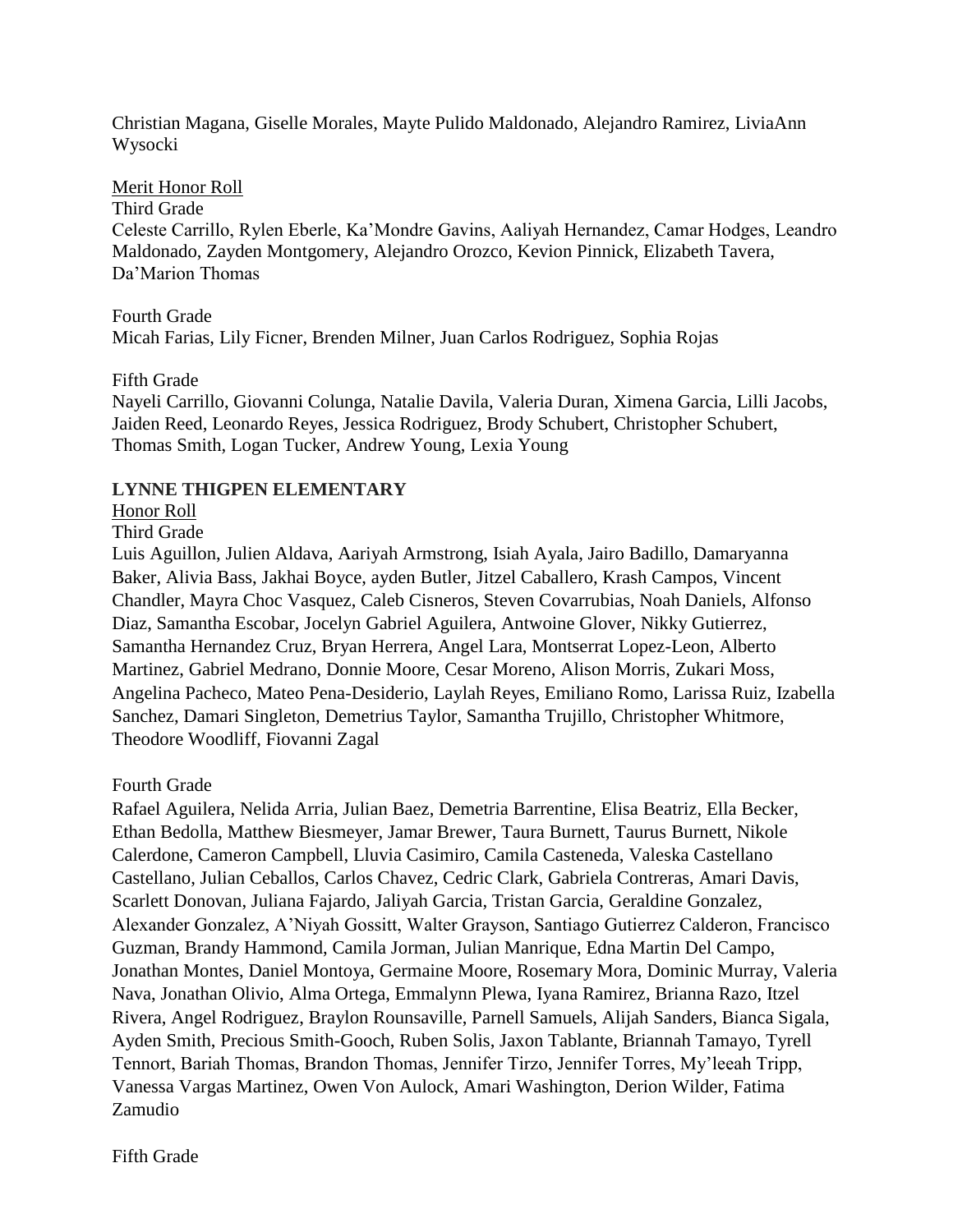Gabriella Acosta, Kiyan Adams, Yaretzy Arenas Ibarra, Lilyana Barazza, Andre Bradberry, Zoe Brown, Gael Caballero, Ja'Mya Caeser, Jesus Carmona Ochoa, Christin Chavez, Karla Cisneros, Kylan Dawson, Angela De La Mora, Jakob Dewit, Tyree Dickson, Guadalupe Espinoza, Olivia Evans, Emanuel Fortunato Tomas, Clarke Fulkerson, Julian Garcia Neri, Jesus Garnica-Rubio, Ricardo Gutierrez Calderon, Naomy Gutierrez Ochoa, Janina Guzman, Emma Hartwig, Denise Hernandez, Jaoni Hopson, Mariah Hosey-Morgan, Heaven Houston, Marcel Jackson, Deddrick Jones, Damien Leal Alejandre, Rousty Losinga, Lamarin Lucas, Jomyrion Lucas, Zeilyn Martinez, Justin Mascote, Brandon McNair, Emma Miles, Kayden Miller, Kaylen Miller, Jesus Ortega, Kimberly Padilla, Annalise Pantoja, Alejandro Perez, Tre'Von Perteet, Katia Ramirez, Isaiah Rodriguez, Eastyn Rudman, Marc Ernest Santos, Kaylee Self, Kennedy Sims- Houston, Kennedy Smith, Liam Stuckey, Valentina Suarez, Julyan Tamayo, Nicolas Torres, Alaina Toscano, Alayna Wheeler, Aleigha Wilder, Daniel Zarate

### **THOMPSON INSTRUCTIONAL CENTER**

High Honor Roll Kindergarten Seth Brown, Naomi Rivera, Connor Sifluentes

Fourth Grade Aniya Fuller, Joshua McCalister

Sixth Grade Aiden Abenante

Seventh Grade Messiah Kolawole-Price, Ajay Tracy

Honor Roll Kindergarten Shamir Adkins, Xzavier Garcia, Lydia Granderson, Jordan Price, Brandon Spain

First Grade Lacey Marling, Ignacio Martinez, Jonathan Moreno

Second Grade Julian Contreras, Stanley Herman

Third Grade Korbin Crosby, Gabriel Hughes, Angelo Nino, Torrence Pettis, Charles Shaw

Fourth Grade James Chevalier, Alexander Gifford, Iziah Green, Tayvon Green, Wyatt Hacker, Xavier Walker

Fifth Grade Revell Gilbert, Leland Valadez

Sixth Grade Landon Diaz-Nelson, Mekhi Doolin, Carlos Jimenez, Brian Lawson, Cesar Palmerin, Nehemiah Talbert, Henry Vaughn, Carlos Vera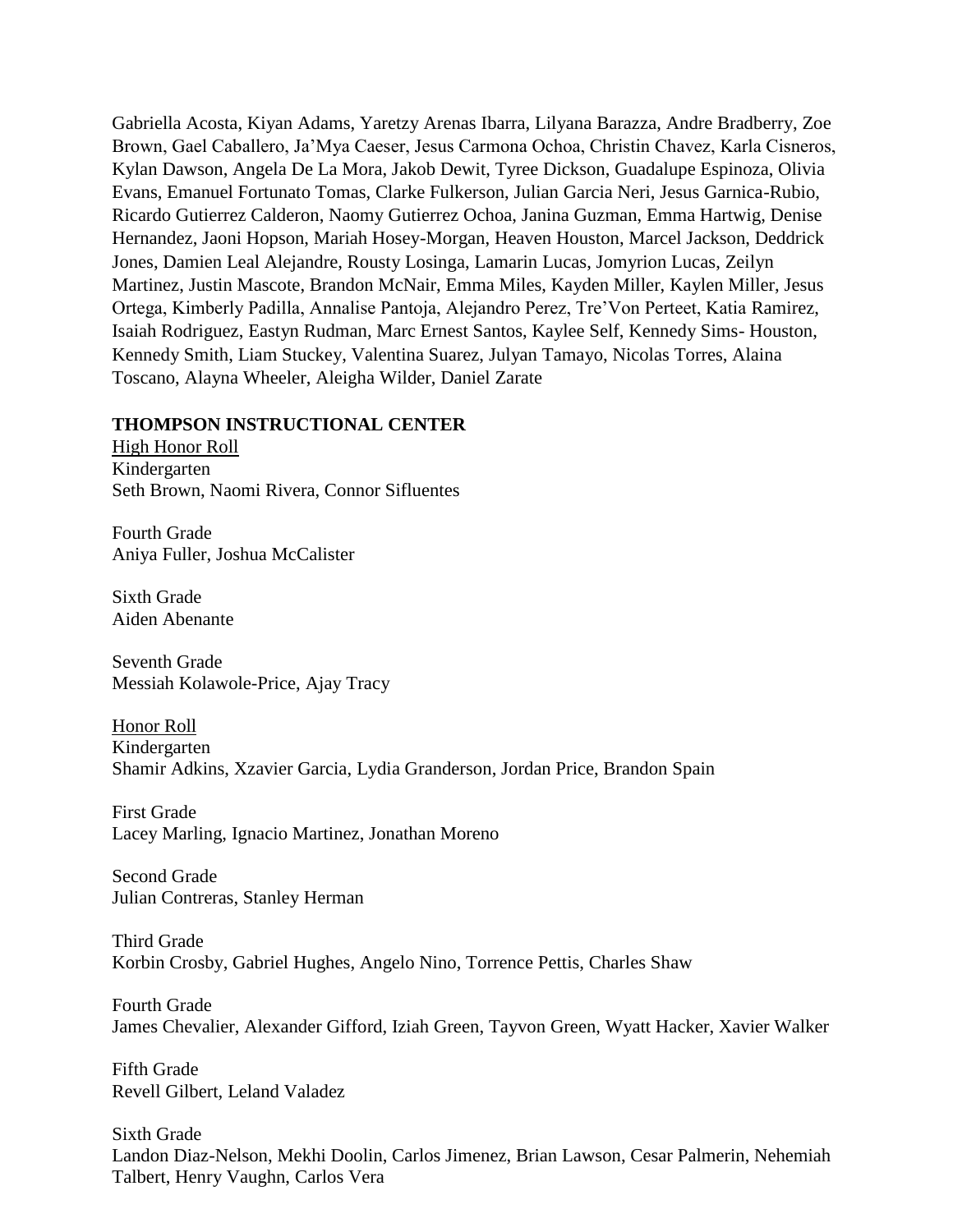Seventh Grade Kyle Walker

Eighth Grade Dartagnon Humphries, Darrell McCullough, Jose Pedraza

# **WASHINGTON JUNIOR HIGH & ACADEMY PROGRAM**

High Honor Roll

Sixth Grade

Raymundo Almaraz-Salazar, Cruz Avalos, Ella Brooks, Leonardo Castaneda, Melody Collier, Megan Collier, Violet Conboy, Genesis Deoleo Villaman, Yadiel Garced, Angelina Garnica, Jamie Jackson, Benjamin Jensen, Rocco Jones, Nataly Juarez, Sebastian Luna, Lucia Medina Zavala, Mily Mercado, Isaac Meza, Sherlyn Moreno, Margaret O Hara, Naomi Orellana, Rodolfo Pena, Diego Pinto, Brenden Scovel, Samuel Struple, Melissa Vela, Abigail Walsh, Zoe Walton, Rhyan Wilbon, Johannah Williams, Mickalaynuh Wollenzien

### Seventh Grade

Malayia Aaron, Johanna Aguilera, Uriel Aguirre, Daisy Amador,Arely Avila, Calynn Baker, Hugh Brathwaite, Daisy Calderon, Valeria Cardenas, Emmanuel Cervantes, Jasmine Chavez, Allysson Contreras, Jesus Cornejo, Lizeth Cotino, Analia Cuevas, Haylie Curry, Alex Diaz, Evalyn Dominguez, Leslie Espinoza, Kassandra Esquivias, Alfonso Flores, Christopher Gomez, Danna Guerrero Mendiola, Cynthia Guzman, Emely Guzman, Angela Guzman, Noemy Hernandez, Adelyn Hill, Kyla Hood, Camilla Jacobo, Alisa Kelly, Rayanne Kroll, Valerie Leon, Damaurye Leverette, Valeria Linares, Cesar Lopez, Christopher Lopez Guzman, Karol Lozano, Jalexa, Stephanie Lupercio, Ashley Magana, Mario Mendez, Alina Moctezuma, Maria Montoya, Geniyah Parham, Bibian Pizarro, Uriel Ramos- Jimenez, Christopher Rangel, Jose Ramon Rodriguez, Jose De Jesus Rodriguez, Johan Rodriguez Zarate, Lillian Ruffulo, Salvatore Ruffolo, Deniss Ruvalcaba, Jose Sanchez, Alonso Sandoval, Isaias Sandoval, Isaiah Scott, Ashtin Taylor, Juan Tinajero, Juan Tirado, Guadalupe Trejo- Espinoza, Valeria Vera, Emely Victor, Fernanda Villanueva, Elena Yanchick, Crystal Zamora

#### Eighth Grade

Joel Aguirre, Jose Aguirre, Kimberly Almaraz, Anahi Alvarado, Joyse Alvizo- Velazquez, Amira Aourani, Mareli Arguello, Brayan Arriaga, Yazlun Avalos, Joziah Baker, Camila Balcazar, Brian Baron, Abril Barrientos, Daniel Bautista, Haley Belousek, Mia Bonds, Amayrani Bracamontes, Jayden Branch, Stephanie Cadena, Angel Castillo, Lesley Castillo, Jessenia Chavez, Adrianna Clark, Sarai Contreras Perez, Jade Cordova, Miriam Cortez, Amber Davis, Jessica Del Toro, Aliya Delgado, Angel Dubose, Jhoana Figueroa, Jacqueline Fragoso, Trinity Godinez, Paulina Gonzalez, Malcolm Greene, Briyid Hernandez, Adonis Hicks, Eduardo Ibarra, Erick- Isai Jolomma, Dimitris Kourtidis, Colin Kuchar, James Lee, Aleena Lopez, Giyanna Love, Stacy Luvianos, Bryan Mancera, Henry Mastin, Mariah Mckinney, Gabriela Mendoza, Juvelda Missamou-Batotana, Esmeralda Morales, Toribio Morales, Rauri O Hara, Daniel Pineda, Leticia Reyes Torres, Juan Rociles Alvarado, Nasir Rowsey- Holmes, Jaden Salazar Salgado, Isabel Sanchez, Regina Sandoval, Victoria Sather, Yulianna Silva, Tayla Stallings, Majh-Sheena Starks, Keyshauna Turner, Melissa Vazquez, Jessica Vega, Yandel Vega, Jael Vivanco, Caniyah Williams, Celleste Wooldridge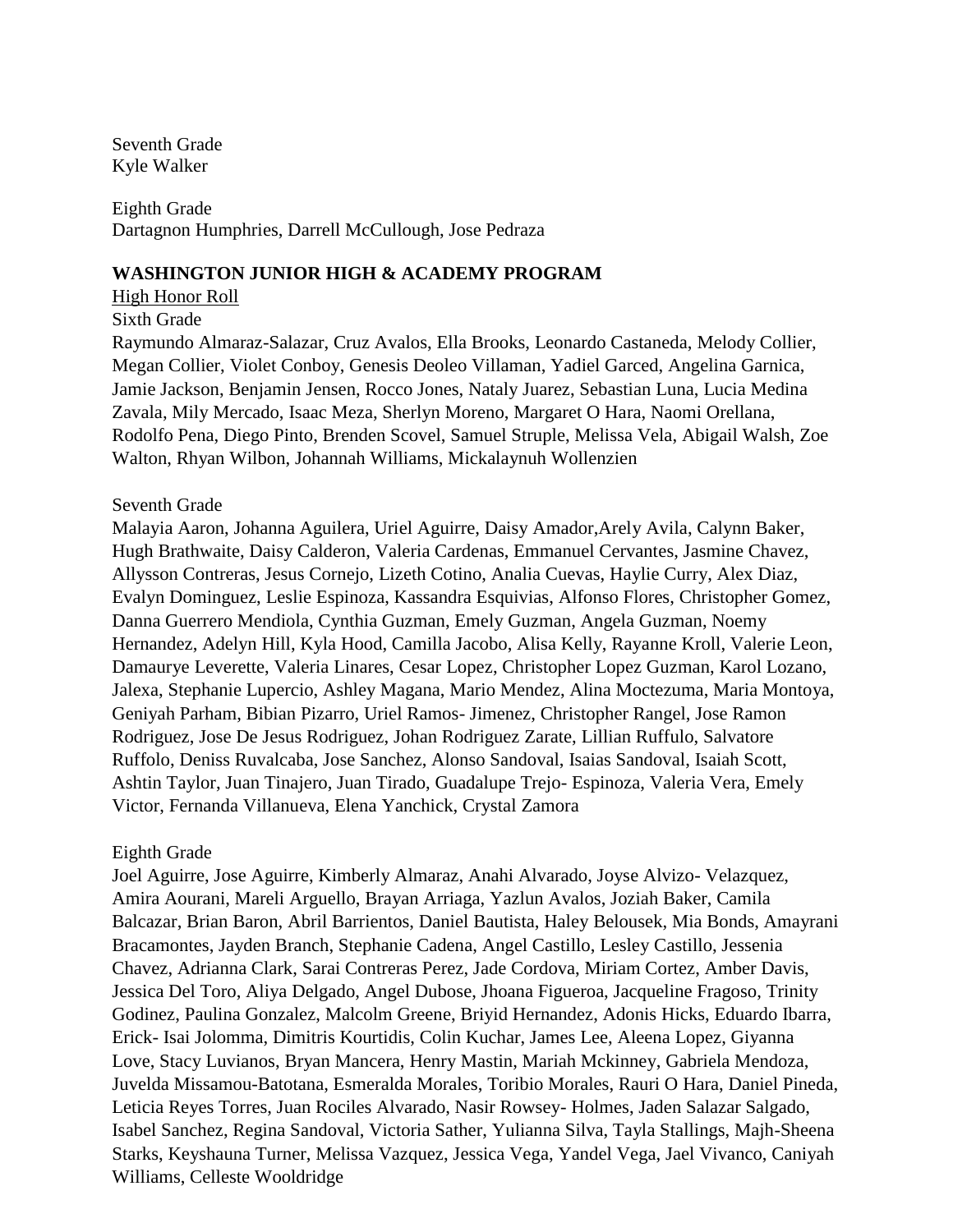# Honor Roll

# Sixth Grade

Eduardo Arriaga, Chanya Bishop, Christopher Blandon, Josaisha Brocks, Calaejah Brown, Evelyn Cabrera, Daniela Carrada, Jamareion Chestnut, Jenna Collier, Uriel Cortez, Ailiyah Davis, Ja'Kyla Dean, Daneli Diaz, Karol Diaz Silva, Skylar Dillard, Brittany Franco, Deedee Garcia, Jocelyn Gonzalez, Sophia Gonzalez, Jeremiah Green, Jezebel Herrera, Avery Hill, Tajon Hughes, Khloe Isom, Khaleb Ison, Jacob Knox, Raymond Kroll, Montserrat Martinez, Paola Morales, Hector Maranjo, Jaden Nobles, Mayte Perez Serrato, Jaylah Pettigrew, Jaydan Serna, Jaelynn Stewart, Matthew Taylor, Asia Turner, Yadira Vargas, Cianna Watson, Laron Williams

# Seventh Grade

Aaron Aguirre, Elian Alcantar, Xavier Anderson, Christian Bailey, Javion Bailey, Zanyiah Bass, Rihanna Bell, Caleb Boykin, Beatrix Campa, Andelise Carlson, Genesis Contreras, Anneliese Cuevas, Audrey Desiderio, Angel Elizondo, Carlos Esparza, Daniel Fuentes, Rafael Garcia, Gabrielle Gavin, Alexis Griggley, Shardae Grubbs, Emmanuel Hernandez, Brianna Hernandez, Niaya Herndon, Diana Huitron, Yasmin Jimenes, Maverick Lewis, Makayla Lopez, Josue Lopez, Saul Lopez, Evalyn Martinez, Byron Mayren, Nevaeh Mcghee, Kimberly Mendez, Princila Mercado, Elena Moody, Emily Ordaz, Jimena Ortiz, Abigail Ortiz, Jose Ortiz, Iyana Palmore, April Paramo, Brenan Rizo, Karoline Rojas, Errick Shelby, Jocelynn Stewart, Jocelyn Tirado, Alexis Torres, Abel Torres, Lazaro Ulloa, Jisela Ulloa, Lionel Urquizo- Urquizo, Jesus Valadez Martin, Destiny Vega, Israel Vergara, Alex Vieyra, Joshua Watson, Malachai Williams

# Eighth Grade

Brandon Aguilera, Christopher Almazan Ortiz, Maria Avalos Angeles, Sherlin Avila, Oliver Bailey, Malachi Bew, Alisa Carter, Brian Ceballos, Fernando Chavez Guzman, Yadiel Colon-Aldape, Paola Coss, Nylah Currie, Gage Curry, Jose Gonzalez, Gabriela Guzman Vargas, Sadany Hernandez, Isabel Herrera, JaRiyah Johnson, Shionte Johnson, Amaya Jones, Jennifer Lara, Emely Leon, Megan Mangabhai, Shunashi Marquez, Leonardo Martinez, Jevontae McCann, Shyann Mendoza, Jaqueline Molina, Hector Munoz, Cesar Munoz, Angel Pantoja, Rodrigo Perez, Nivaeyah Phillips, Tatianna Ramirez, Alveto Rivera, Jordyn Robinson, Milagros Rodriguez Mancera, Brandon Solis, Malai Sutton, Jaya Tisdale, Jonathan Torres, Ayden Travis, Haydn Voss, Jeremiah Wallace, Zoe Walsh, Lorelei Widlacki

# **WOODLAND ELEMENTARY**

High Honor Roll Third Grade Matthew Burja, Gabriel Camargo, Saije Cartwright, Alberto Castillo, Natalie Damian, Madison Esters, Isabella Garcia Almazan, Christopher Guzman, Angelique Lopez, Jaelyn Pierce, Cesar Quiros

Fourth Grade Naomi Awinogya, Blanca Galindo, Everett Gatewood, Daniel Sandoval

Fifth Grade